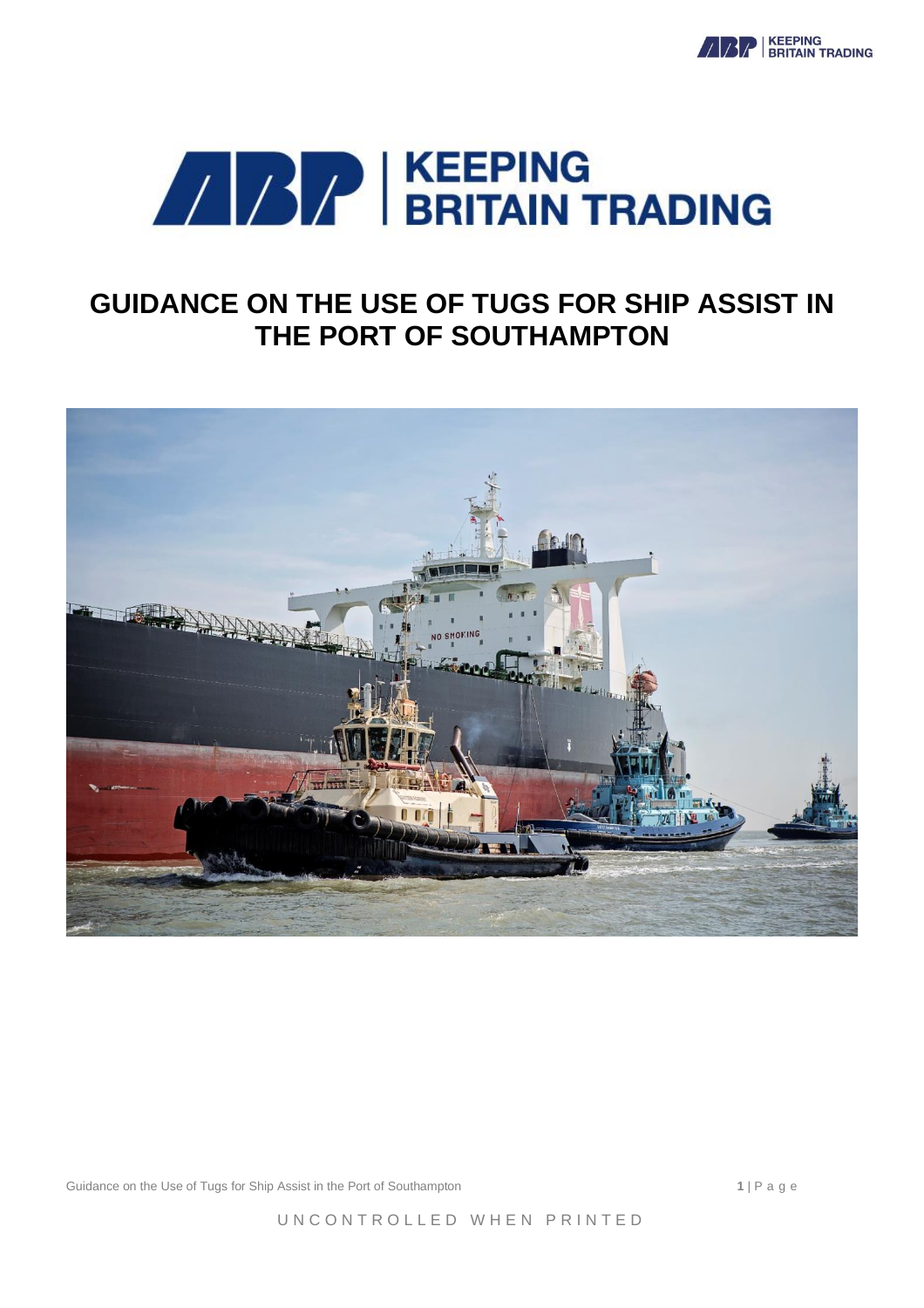

## **Document Control Information**

## **Policy Information**

| <b>Document Number</b> |                                                                           |
|------------------------|---------------------------------------------------------------------------|
| <b>Business Area</b>   |                                                                           |
| <b>Document Title</b>  | Guidance on the Use of Tugs for Ship Assist in the Port of<br>Southampton |
| <b>Version</b>         | 1                                                                         |
| <b>Author(s)</b>       | Jamie Nicholson, Richard Erskine                                          |
| Approver(s)            | Simon Lockwood                                                            |
|                        |                                                                           |
| <b>Effective Date</b>  | 1 <sup>st</sup> February 2021                                             |
| <b>Review Date</b>     |                                                                           |

## **Review/Approval History**

| Version   Date | <b>Reason for Update</b> | <b>Updated by</b> | <b>Signed Off by</b> |
|----------------|--------------------------|-------------------|----------------------|
|                |                          |                   |                      |
|                |                          |                   |                      |
|                |                          |                   |                      |

## **Accountable Owner**

The Accountable Owner for this Policy.

| <b>Accountable Owner</b> | Title'                           | <b>Geographical Location</b> |
|--------------------------|----------------------------------|------------------------------|
| Simon Lockwood           | Deputy Harbour Master (Pilotage) | Southampton                  |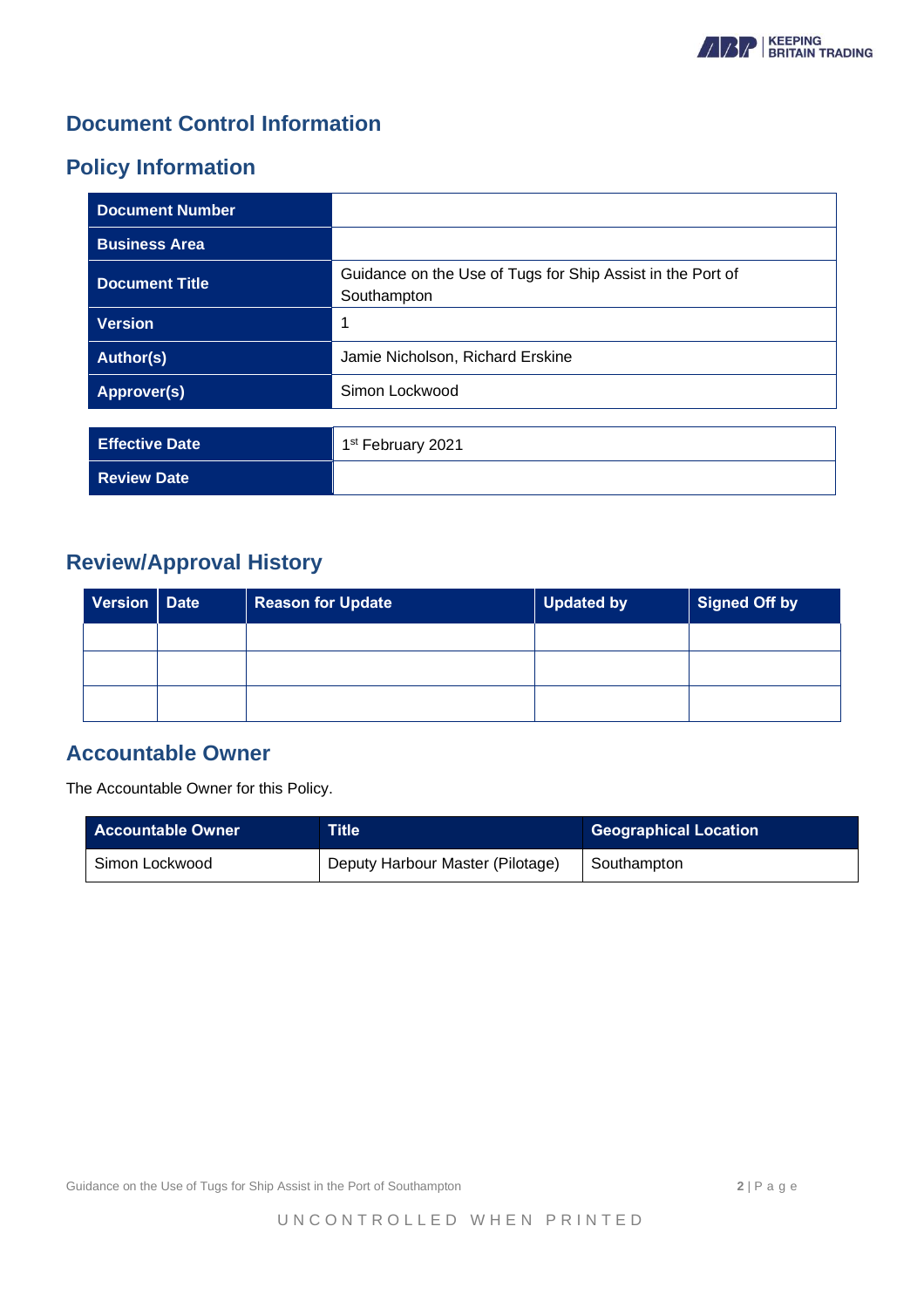

## **Contents**

| Guidance on the Use of Tugs for Ship Assist in the Port of Southampton | $3 P \text{ a } g e$ |
|------------------------------------------------------------------------|----------------------|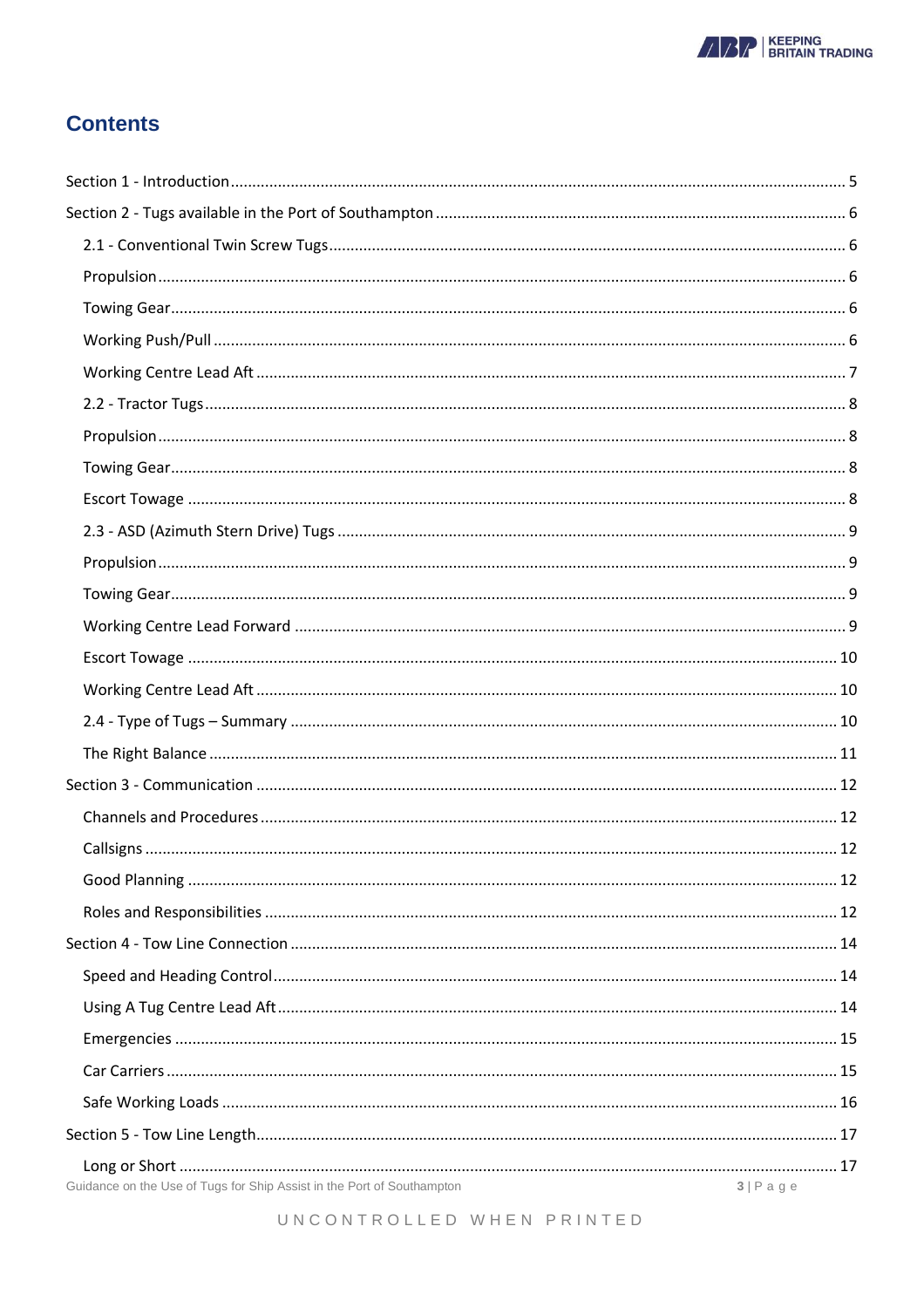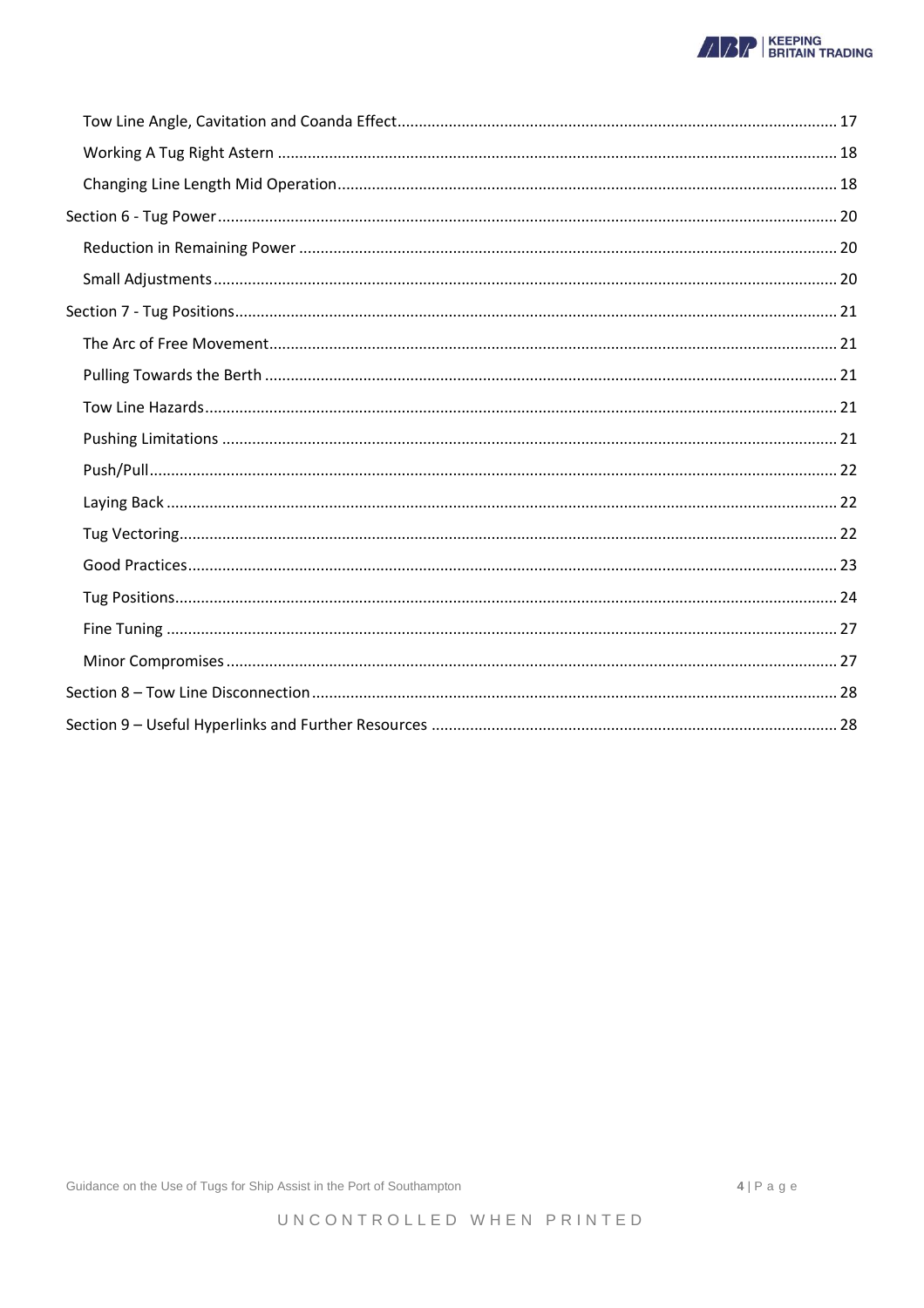

## <span id="page-4-0"></span>**Section 1 - Introduction**

**1.1** - This document has been put together to share some of the most common practices when utilizing tugs in the port of Southampton with a view to align how we all operate. It focuses of elements of tug capability, expectation, anticipation and communication.

**1.2** – Throughout this document common phrases which are currently familiar to all parties are "in speech marks". There are undoubtedly effective variations of phraseology that are equally unambiguous, all of which contribute to efficient and safe towage. By operating with similar styles and techniques, it will allow for more consistency between pilots, towage providers and tug masters, resulting in a safer operation throughout.

Guidance on the Use of Tugs for Ship Assist in the Port of Southampton **5** | P a g e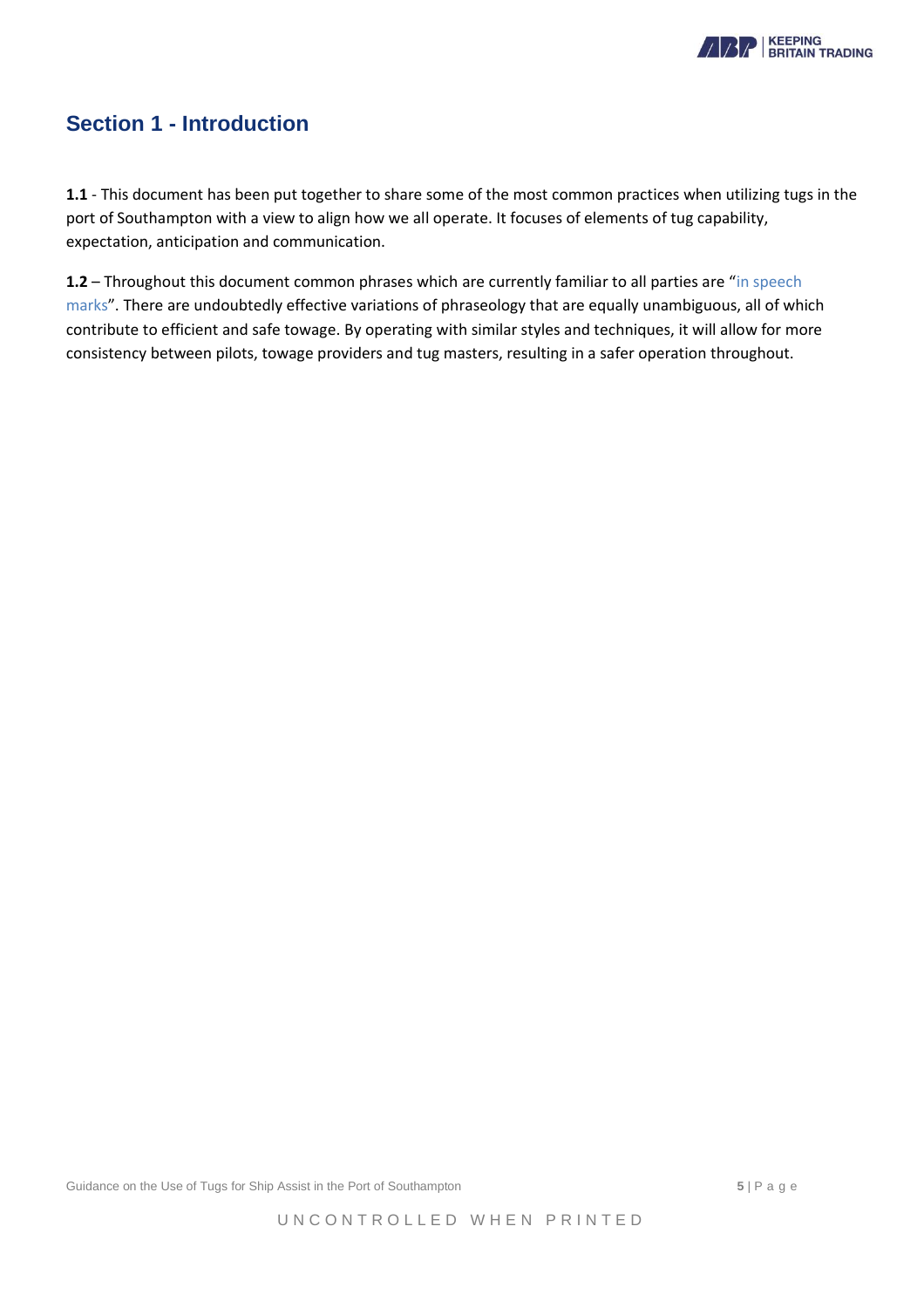

## <span id="page-5-0"></span>**Section 2 - Tugs available in the Port of Southampton**

### <span id="page-5-1"></span>**2.1 - Conventional Twin Screw Tugs**

**2.1.1** - Conventional twin screw tugs make up all of our smaller tugs within the port (<30t bollard pull). They are ideally suited for 'second class' ships up to 20,000t dwt and in certain circumstances can be used for assisting larger ships when space to manoeuvre is limited. The windage area of some 'second class' ro-ros may in certain weather conditions require consideration of larger tractor towage with additional bollard pull.

#### <span id="page-5-2"></span>**Propulsion**

**2.1.2** – Propulsion on these tugs consists of two independent shaft propellers, steering with one or two rudders. It is not common for tugs in this sector to be fitted with any form of bow thruster. Whilst being adequately powered for their size, and sufficiently manoeuvrable for their work, these tugs do lack the ability to quickly move sideways and/or reposition. If a reposition is requested without weight on the tow line, sufficient time should be allowed for the tug to do this safely.

All applied tow line weight is simply executed by setting throttle RPM with no tow line load readout.

#### <span id="page-5-3"></span>**Towing Gear**

**2.1.3** – These tugs predominately tow with a single line over the stern. Usually the line is made up of a fixed length wire or rope attached to a towing hook on an open stern deck. To push the tug uses its bow. Essentially the fixed length of line cannot be shortened or lengthened during the job, but some tugs will have different lengths of line for different jobs.

An adjustable gog rope, on a dedicated gog winch, fitted to the tow line allows for a moveable 'fairlead' from which the tow line leaves the tug. The purpose of the gog rope is to optimise the tow line angle relative to the tug and enhance tug safety.

#### <span id="page-5-4"></span>**Working Push/Pull**

**2.1.4** - Once an over the stern tow line is attached, the tug will be very wary or wholly reluctant to offer up any form of push due to the possibility of fouling the tugs propellers with the tow line. Should a push be required, the tug may request to let go first.

Alternatively, a twin screw tug can operate with a short (soft) line over the bow, usually turned up on bow bits to perform push/pull. Whilst the push can be 100% of the tugs rating, the pull or lift will be reduced due to the tug now operating astern to generate the pulling force. The tug may also be limited to the SWL of the tugs own deck bits. This is amplified further if the short tow line has a steep ascendancy to the main deck of the ship.

**2.1.5** - Making fast centre lead aft over the tugs bow on a very short line can be used to offer some braking and athwartships assistance, for example when following a vessel through a narrow entrance such as the Empress

Guidance on the Use of Tugs for Ship Assist in the Port of Southampton **6** | P a g e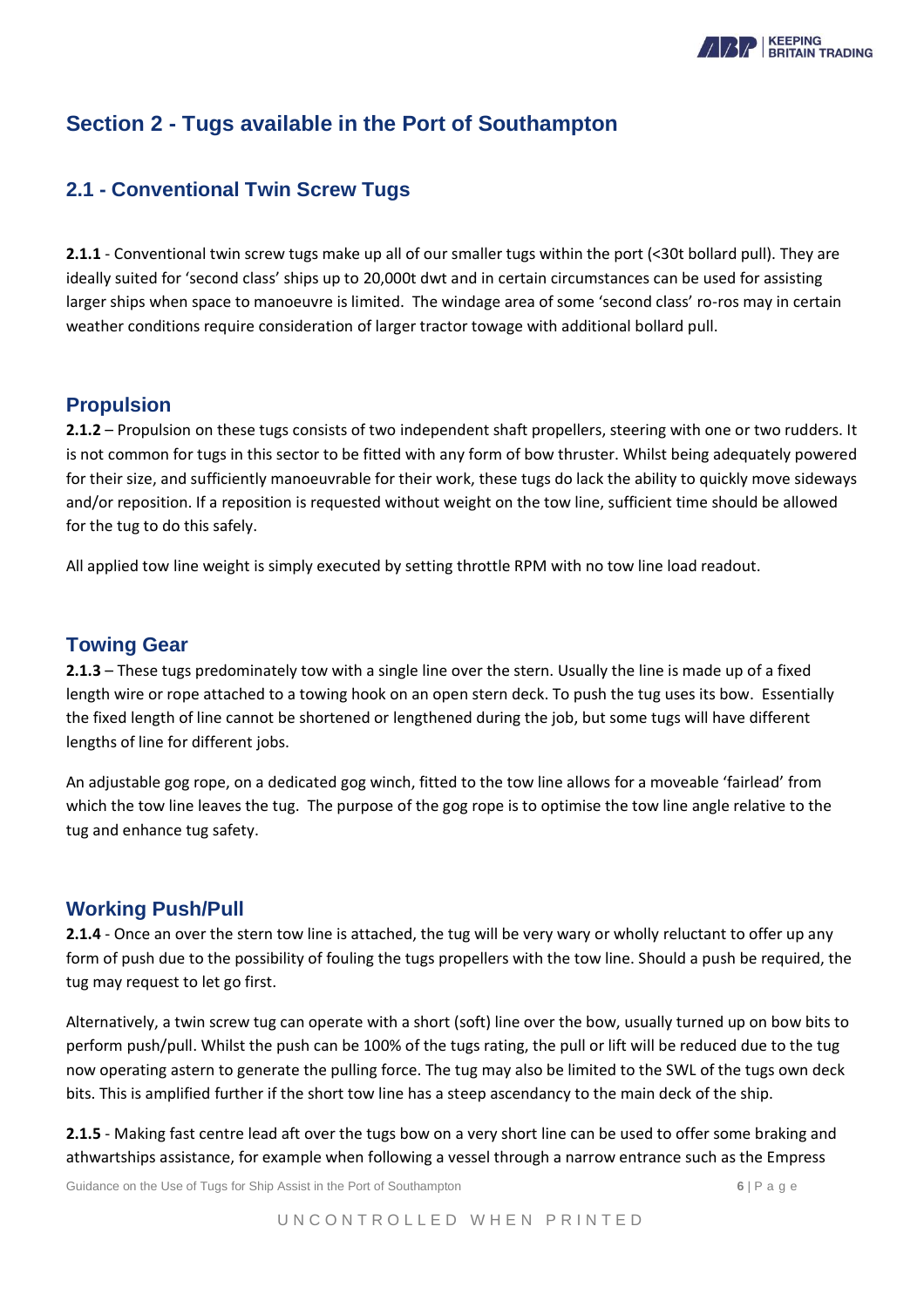Dock. This also allows for subsequent push/pull on the quarter if required. If operating in this fashion, the tug master must be comfortable that he can slip the line quickly in event of a developing situation affecting the safety of the tug.

#### <span id="page-6-0"></span>**Working Centre Lead Aft**

**2.1.6** - Twin screw tugs making fast centre lead aft will like to know whether their purpose is primarily for a lift, a brake, or both. They will in all cases make fast running with the vessel on the quarter to one side of the ships wash. If required as a brake, they will only drop astern to straighten the tow line when the ships speed has reduced sufficiently. At this point the tug is effectively being towed backwards and can offer up an opposing braking force against the ships direction of travel.

**2.1.7** - If these tugs are pulled through the water stern first too quickly, or the tug ends up beam on to the towline, there is a risk of girting and in the worst case they can capsize. The tug crew will manage the tugs heading, tow line weight and gog line accordingly to help prevent this scenario to the best of the tug's limited ability when working in this position. An emergency release is fitted in case they need to let go of the tow line in a hurry.

**2.1.8** - Ship propeller wash is also a concern for these smaller tugs. When they are working in the vicinity of the stern, the forces and pressures of water can easily change the tugs position or heading to one where the risk of girting is increased. Early communication, control of ships speed, and minimising engine or rudder movements where possible can give the tug time to pre-empt these effects.

| <b>Benefits</b>                                                                                                                                                     | <b>Limitations</b>                                                                                                                                                                                                            |
|---------------------------------------------------------------------------------------------------------------------------------------------------------------------|-------------------------------------------------------------------------------------------------------------------------------------------------------------------------------------------------------------------------------|
| Ideal on smaller ships. Capable of manoeuvring<br>within smaller areas of the docks such as up the<br>Itchen River, in the Empress Dock and in the KGV<br>Dry Dock. | Not as effective at transitioning between<br>$\bullet$<br>positions when compared to more modern<br>tractor tugs.                                                                                                             |
| Can be used safely in most positions around the<br>ship with or without a line providing speed in well<br>controlled with early communication.                      | They often use the tow line to help control the<br>tug when moving between positions resulting in<br>some weight on the line. If this is unfavourable,<br>give plenty of time for the tug to move and<br>specify "no weight". |
|                                                                                                                                                                     | The tow line length is not adjustable during the<br>$\bullet$<br>operations due to it not being on a winch. Line<br>length to be set accordingly at the start of the job.                                                     |
|                                                                                                                                                                     | Danger of girting if the tow line comes on to the<br>tugs beam whilst under load.                                                                                                                                             |

Guidance on the Use of Tugs for Ship Assist in the Port of Southampton *7* | P a g e

**BIZ** | KEEPING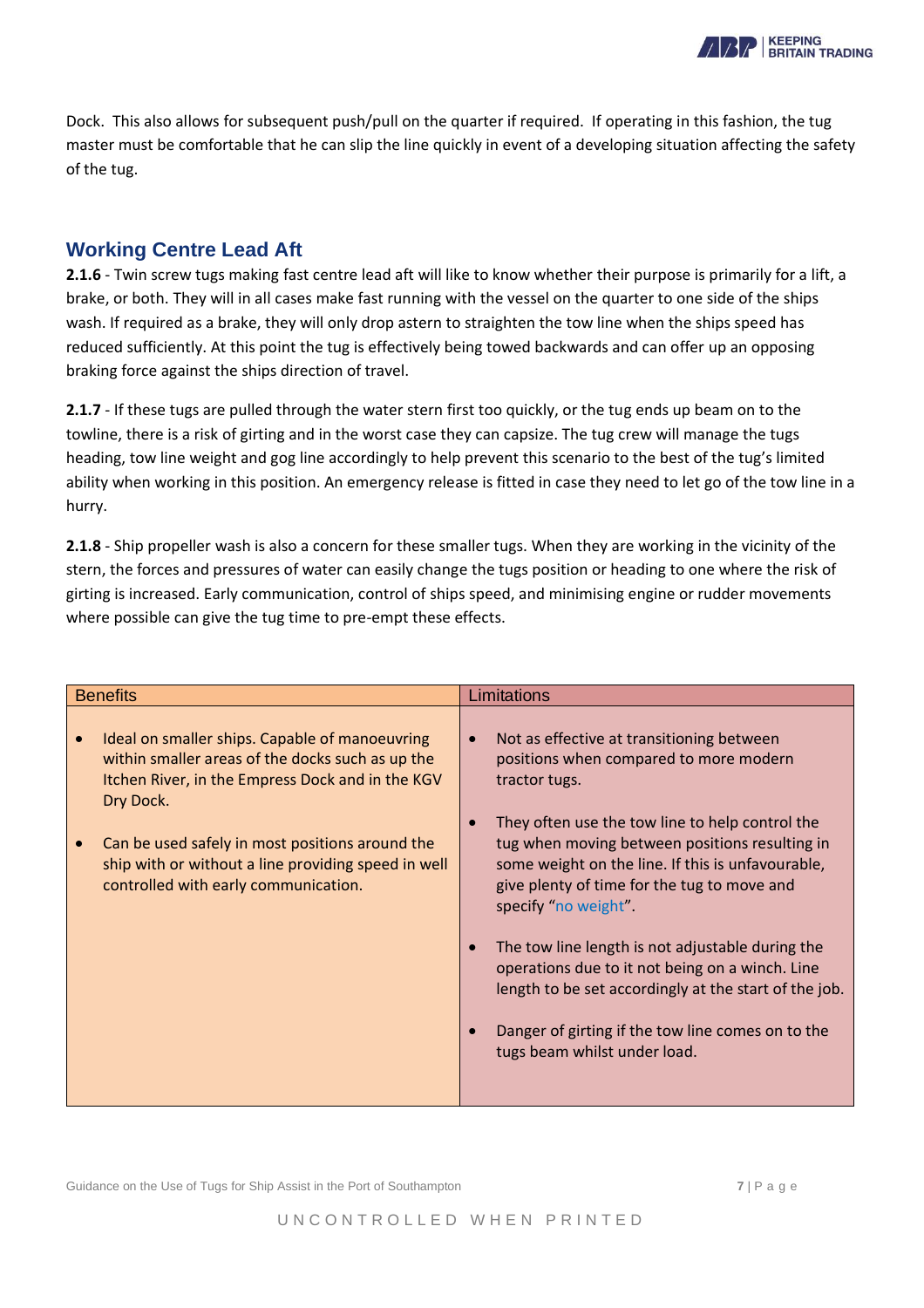

### <span id="page-7-0"></span>**2.2 - Tractor Tugs**

**2.2.1** – The tractor tugs in the port are made up of both Voith drive tugs and Azimuth Tractor Drive tugs (ATDs), with bollard pulls of more than 60t.

#### <span id="page-7-1"></span>**Propulsion**

**2.2.2** – Propulsion on these tugs consists of either two athwartships Voith units, or two athwartships azimuth thrusters. The propulsion is positioned forward of midships effectively pulling the tug through the water. Tractor tugs are very directionally stable when operating either ahead or astern at all speeds. They are capable of a quicker reposition than conventional twin screw tugs, and can move effectively in any direction when at slow speeds.

Tow line weight may be displayed to the tug master if a calibrated load cell is fitted to the winch, but on many tugs this is not the case and it is judged by propulsion RPM.

#### <span id="page-7-2"></span>**Towing Gear**

**2.2.3** - These tugs tow with a single line over the stern and also push with the stern. This makes them ideal for efficient push/pull operations. The tow line is on a stern winch before it passes through a fixed staple aft of midships, which reduces the risk of girting. During towage operations, either, the winch brake is applied or tension control is utilised before the line is loaded. Line length can be adjusted during an operation but minimum or no weight on the line may be required to do so depending on the winch configuration. Sufficient time should be allowed for the tug to do this safely.

#### <span id="page-7-3"></span>**Escort Towage**

**2.2.4** - Certain certified Voith tugs within the port are designed and stationed for escort towage. Due to shape of the hull and an oversized skeg they can be very effective at creating high steering forces when in an indirect towing position. For instance, a 70t bollard pull escort tug can generate steering forces of 150t.

| <b>Benefits</b> |                                                                                                                                                         | Limitations                                                                                                                 |  |
|-----------------|---------------------------------------------------------------------------------------------------------------------------------------------------------|-----------------------------------------------------------------------------------------------------------------------------|--|
|                 | Manoeuvrable in all directions. Capable of<br>working all positions around the ship, and well<br>suited to changing position.                           | Not as effective at slowing a large ship at speed<br>from the stern when compared to an ASD.                                |  |
|                 | Tow line length can be adjusted during the job.                                                                                                         | Voith tugs tend to have a deeper draft than an<br>equivalent ASD. In Southampton Voith escort tugs<br>have a draft of 6.7m. |  |
|                 | When making fast centre lead forward, the tug<br>itself is operating forwards offering good<br>directional stability and control at approach<br>speeds. |                                                                                                                             |  |

Guidance on the Use of Tugs for Ship Assist in the Port of Southampton **8** | P a g e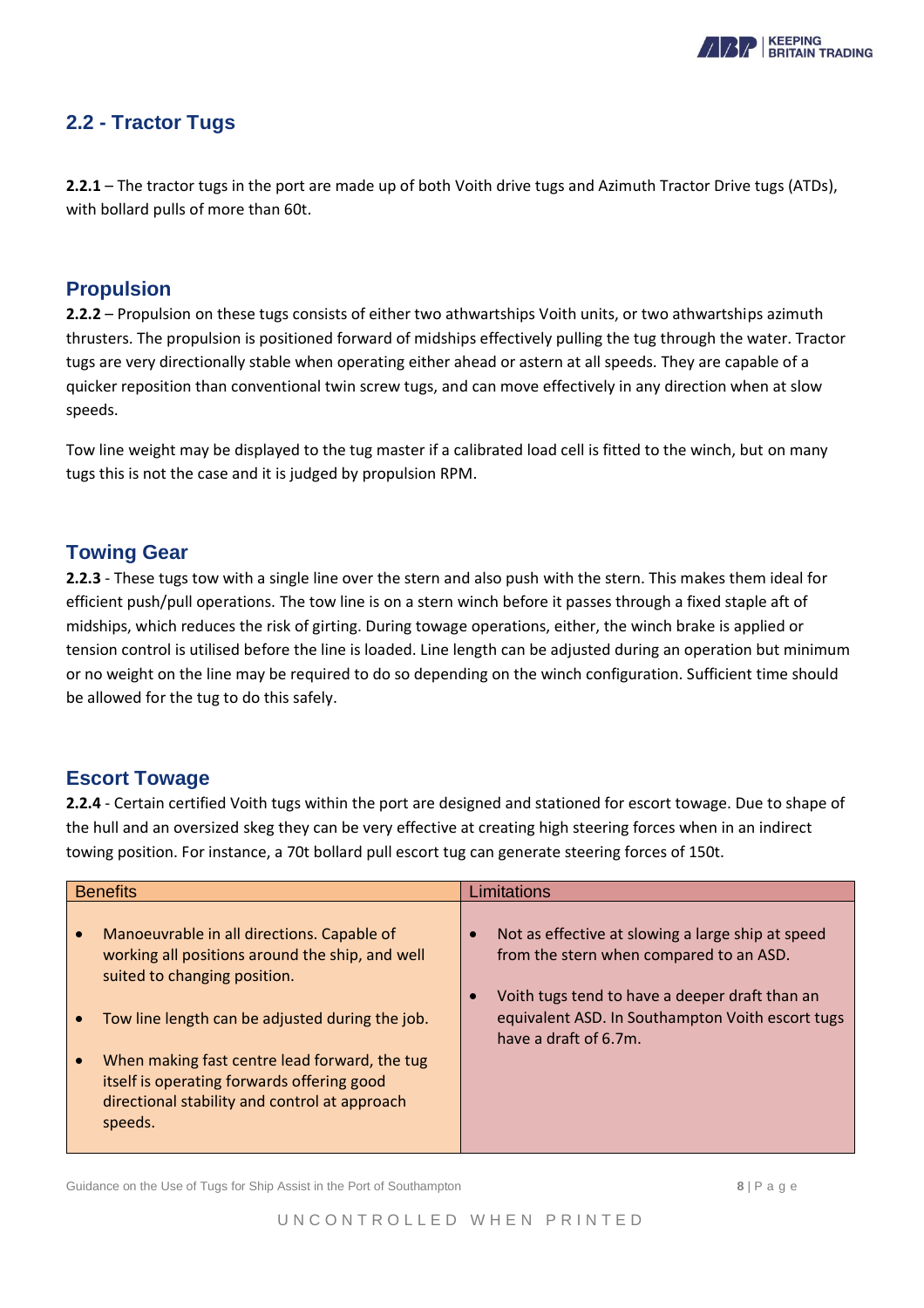

### <span id="page-8-0"></span>**2.3 - ASD (Azimuth Stern Drive) Tugs**

**2.3.1** – ASD tugs are also known as a reverse tractor tugs due to the direction of pull. These powerful tugs are highly manoeuvrable and efficient, with bollard pulls exceeding 60t.

#### <span id="page-8-1"></span>**Propulsion**

**2.3.2** – These tugs are propelled with two powerful azimuth thrusters positioned athwartships right at the stern, allowing the tug to be manoeuvred in any direction without delay. On occasion, the tow line may be used on minimal weight to assist with holding the bow of the tug in position, during periods of readiness or during a reposition. If "no weight" is required that should be made clear by the pilot.

Towline weight may be displayed to the tug master if a calibrated load cell is fitted to the winch, but on many tugs this is not the case and it is judged by propulsion RPM.

#### <span id="page-8-2"></span>**Towing Gear**

**2.3.3** - These tugs tow with a single line over the bow and also push with the bow. They work effectively in push/pull just like the tractor tugs. The tow line is on a bow winch before it passes through a fixed staple on the bow which again reduces the risk of girting. During towage operations, either, the winch brake is applied or the winch tension control is utilised before the line is loaded. Line length can be adjusted during an operation but minimum weight on the line may be required depending on the winch configuration. Sufficient time should be allowed for the tug to do this safely.

#### <span id="page-8-3"></span>**Working Centre Lead Forward**

**2.3.4** - Safely working an ASD tug bow to bow is a highly skilled manoeuvre for the tug. Some ASD tugs, generally those with a less favourable underwater profile, can be less directionally stable when operating stern first. This instability is easily amplified when dealing with higher approach speeds when the tug is working within the pressure zones of the ships bow. As a result, careful consideration of the ships approach speed is critical.

<span id="page-8-4"></span>An alternative option, where possible, may be to connect an ASD tug in the push/pull position on the shoulder. The tug can either run bow to bow with the vessel but offset to one side ahead of the fairlead, or they can run with the vessel aft of the connection fairlead where they may even be able to lie alongside. The tug doesn't necessarily have to be able to push directly below the fairlead in which it is secured through. They can be secured on the shoulder above the flare of the bow and when required be asked to drop back to a flat part of the ships side and push there. This is only achievable providing the distance from the fairlead isn't too excessive and the tow line can be deployed and recovered safely.

Guidance on the Use of Tugs for Ship Assist in the Port of Southampton **9** | P a g e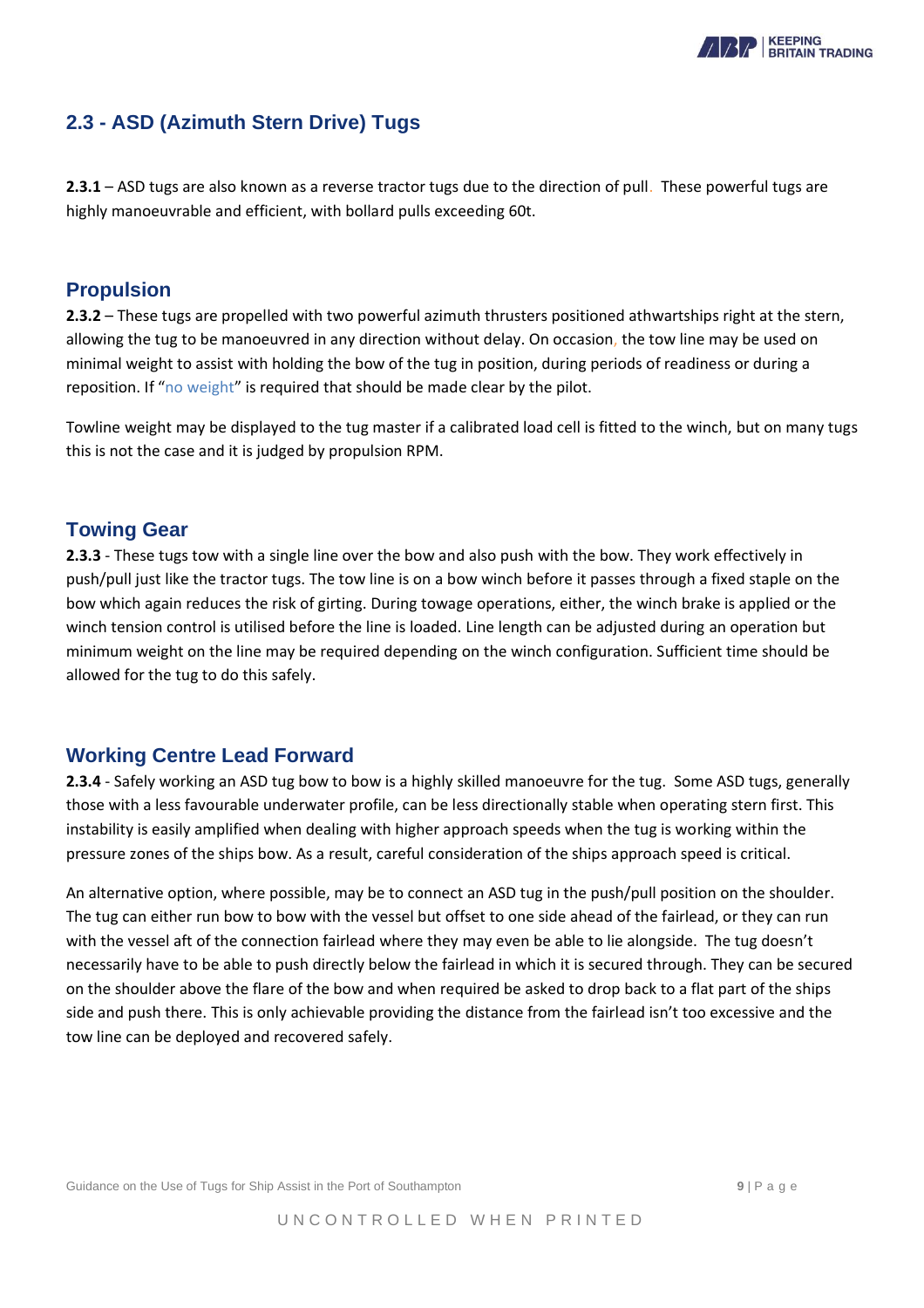<span id="page-9-0"></span>

#### **Escort Towage**

**2.3.5** - Like the Voith tractor tugs, certain certified ASD tugs can be used for escort towage. When used indirectly at optimized speeds they initially generate steering forces using a combination of bow skeg and power, ultimately resorting to their raw power as the speed falls away and water pressure on the skeg reduces.

#### **Working Centre Lead Aft**

**2.3.6** – ASD tugs excel on the stern of a ship where the technique of transverse arrest quickly generates large braking forces. This can also be followed up by applying increasingly direct power to maintain these forces as the speed reduces. This technique creates a huge amount of drag whilst allowing the tug to remain directionally stable and controlled at higher speeds.

| <b>Benefits</b>                                                                               | Limitations                                                                                                                                         |  |
|-----------------------------------------------------------------------------------------------|-----------------------------------------------------------------------------------------------------------------------------------------------------|--|
| High powered, agile tugs which can deliver<br>responsive power in all directions.             | Can be used as a bow to bow tug but lower ship<br>speeds are essential to reduce the water forces<br>and pressures around the ships bow. This gives |  |
| Very effective when used as a brake on the stern<br>of a ship, particularly at higher speeds. | the tug more directional stability whilst operating<br>stern first.                                                                                 |  |

## <span id="page-9-1"></span>**2.4 - Type of Tugs – Summary**

**2.4.1** - Whilst tugs are more often than not pre allocated, the pilot can still place the best matched tug type and size with the function that the tug will be expected to perform. Optimising the position of a particular tug type gives each tug the best opportunity to perform that function efficiently and safely.

**2.4.2** - The full capabilities of a tug often far exceed those which they display during their day to day towage operations. However, taking a tug to near or beyond those capabilities could eventually become increasingly uncomfortable or potentially dangerous. There will be a point where the tug may need to reduce the assistance offered or even back out altogether for their own safety.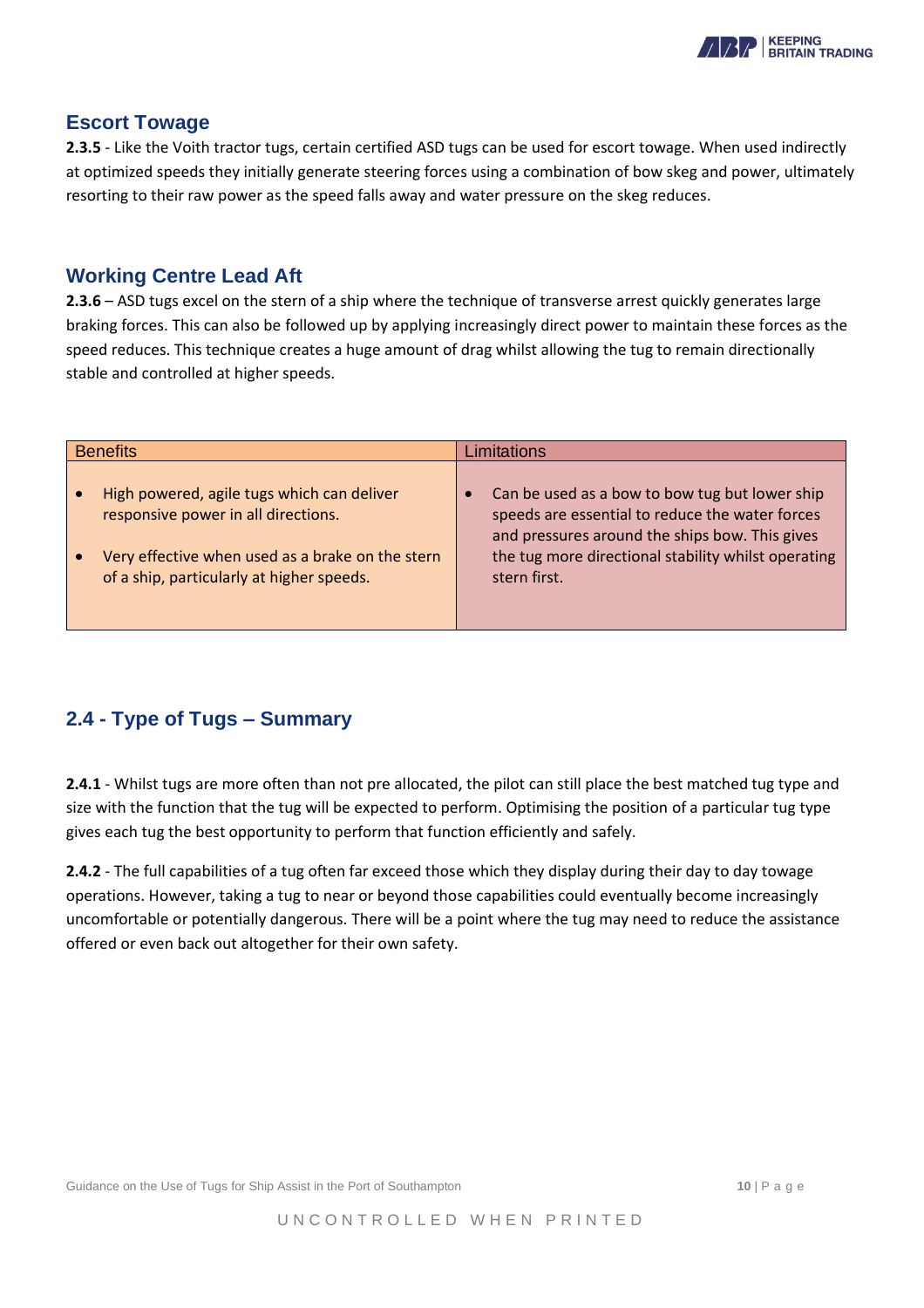

### <span id="page-10-0"></span>**The Right Balance**

**2.4.3** - Although larger tugs have an abundance of power, they may not have the delicacy for smaller increments of applied force when used on smaller ships. They will often become quickly confined in smaller spaces due to their draft and size. The weight of the tow line alone may exert an undesirable force that cannot be eliminated and the tow line itself may also be unsuitable for the physical size and SWL of the ships securing arrangements.

**2.4.4** - Small tugs on large ships may offer a 'something is better than nothing' approach but may be more affected by the water forces and pressures generated by a larger vessel. They may also be working nearer the capability limits of the tugs propulsion, and the tow gear may present a steeper tow line to deck which is less effective. They could also become hampered by a fixed length tow line and ultimately may become more vulnerable.

**2.4.5** - To summarise:

- Voith and ATD tugs are well suited for working centre lead forward.
- All tractor tugs can perform efficient push/pull and are well capable of responding to multiple position changes.
- ASD tugs can deliver particularly effective and large braking forces whilst working on the stern.
- Small Conventional Twin Screw Tugs work well within the tighter and shallower spots around the port.

That being said, speed and time management can act as a suitable control to mitigate some of the limitations presented. Additionally, facilitation of appropriately timed tug training will always add benefit to the available towage resource.

**2.4.6** - A full list of tugs available in the port can be found in the Local Notices to Mariners on the Southampton VTS website.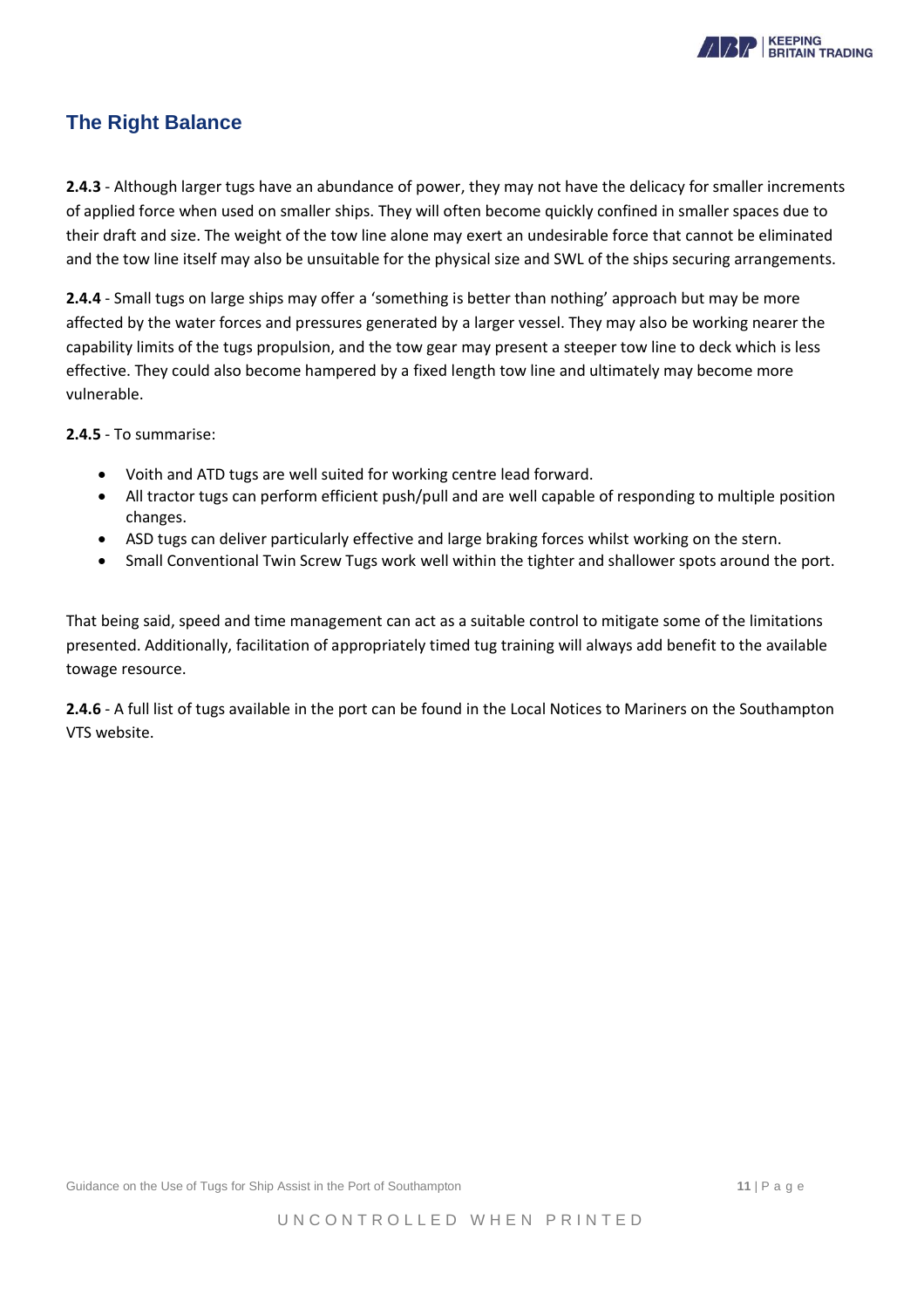

## <span id="page-11-0"></span>**Section 3 - Communication**

#### <span id="page-11-1"></span>**Channels and Procedures**

**3.1** - Communication is by VHF and should be carried out on these designated channels:

- Ch 87 Container Terminal
- Ch 71 Fawley Marine Terminal and BPJ
- Ch 74 Docks (Primary)
- Ch 10 Docks (Secondary)
- Ch 08 Docks (Last resort Not recorded)

**3.2** - Communications are to be established as early as possible and confirmed by all parties. A clear, concise and closed loop format confirming all instructions can catch any miscommunication before incorrect application.

#### <span id="page-11-2"></span>**Callsigns**

**3.4** - Whilst some ports use numbers or positions to identify their tugs, in Southampton we generally call with the individual tugs name. Prefixing the message with "on the (tugs name)" often ensures that transmission commences and the tugs name gets heard. This allows the tug master to pick out their orders amongst multiple tugs.

#### <span id="page-11-3"></span>**Good Planning**

**3.5** - Majority of the communication about the planned operation should be carried out early and during a safe period before the operation. The outlined plan will include the intended manoeuvre, specific tug placement, the function of each tug, any vessel limitations or relevant defects, any particular aspects which may be non-routine, and the SWL of ships bollards. At this point the tug can highlight any limitations that may be encountered for the pilot to consider and balance.

Once the operation is underway communication should be kept clear, concise and to essential content only.

#### <span id="page-11-4"></span>**Roles and Responsibilities**

**3.6** - The role of the pilot is to co-ordinate all available assets to safely conduct the intended manoeuvre. These assets include the towage, the ships main propulsion, thrusters and rudder, the ships bridge and deck teams, the use of the mooring lines and boats to best suit the specific vessel, the berth and approaches and the

Guidance on the Use of Tugs for Ship Assist in the Port of Southampton **12** | P a g e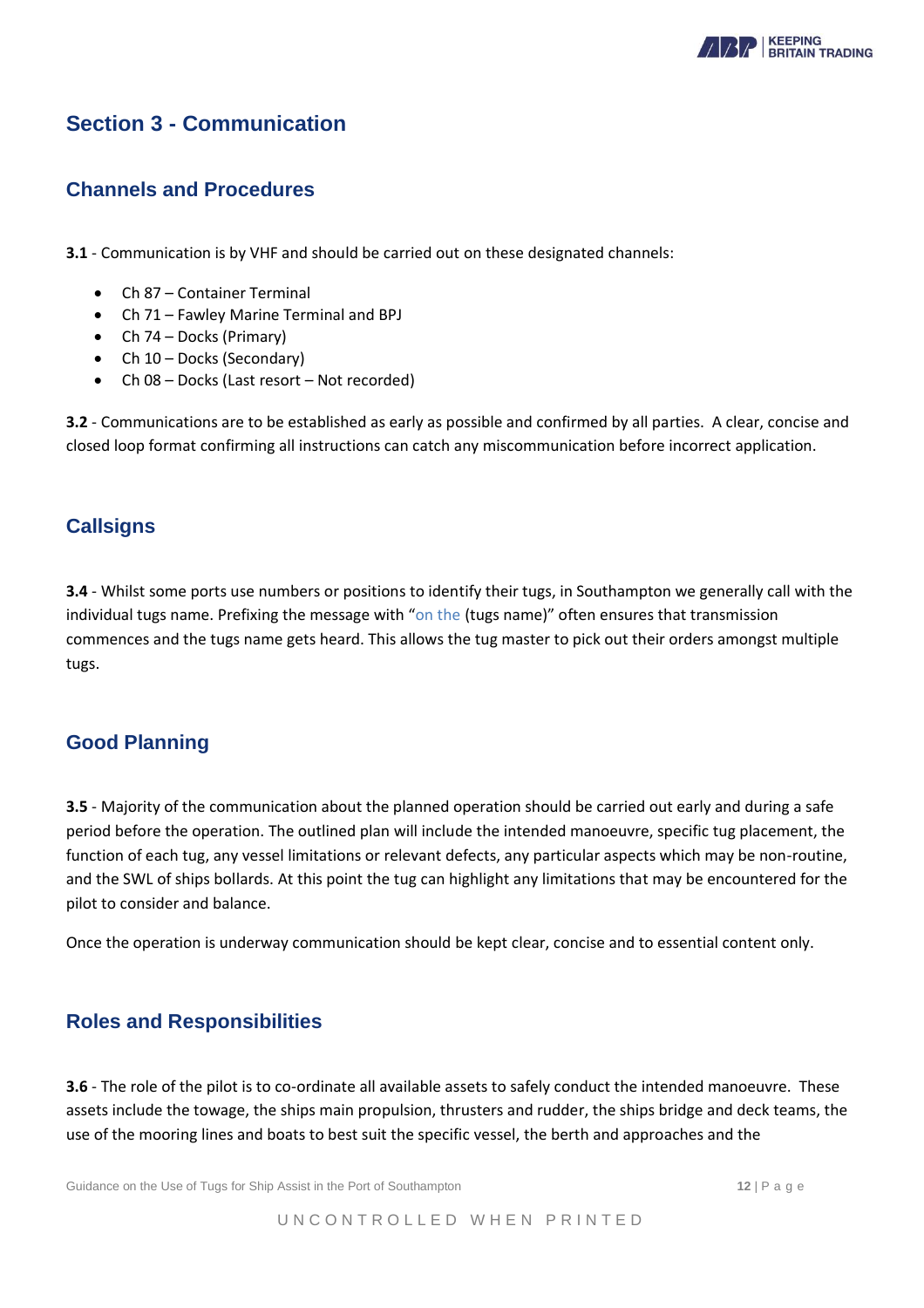

environmental factors. The desired action of one tug may simultaneously create an unavoidable or undesirable consequence which the pilot will look to counter by introducing or removing a separate force elsewhere.

**3.7** - The role of tug master is to carry out the commands of the pilot providing it is safe to do so. They are responsible for the safety of their tug and their crew. If a tug is requested to carry out an action, they should do this as efficiently and as accurately as possible. Tugs frequently operate out of sight of the pilot and bridge team, as a result there is an assumption made by the pilot that the tug is operating as and where requested. Any restrictions to carrying out the action required need to be relayed to the pilot as early as possible so that they can be taken into account. Equally any safety concerns, clearing proximity to hazards, or observations by the tug master are of timely interest to the conducting pilot.

Most operational concerns should have been addressed prior and anything not safety critical can always be discussed after the job and be utilised in future operations.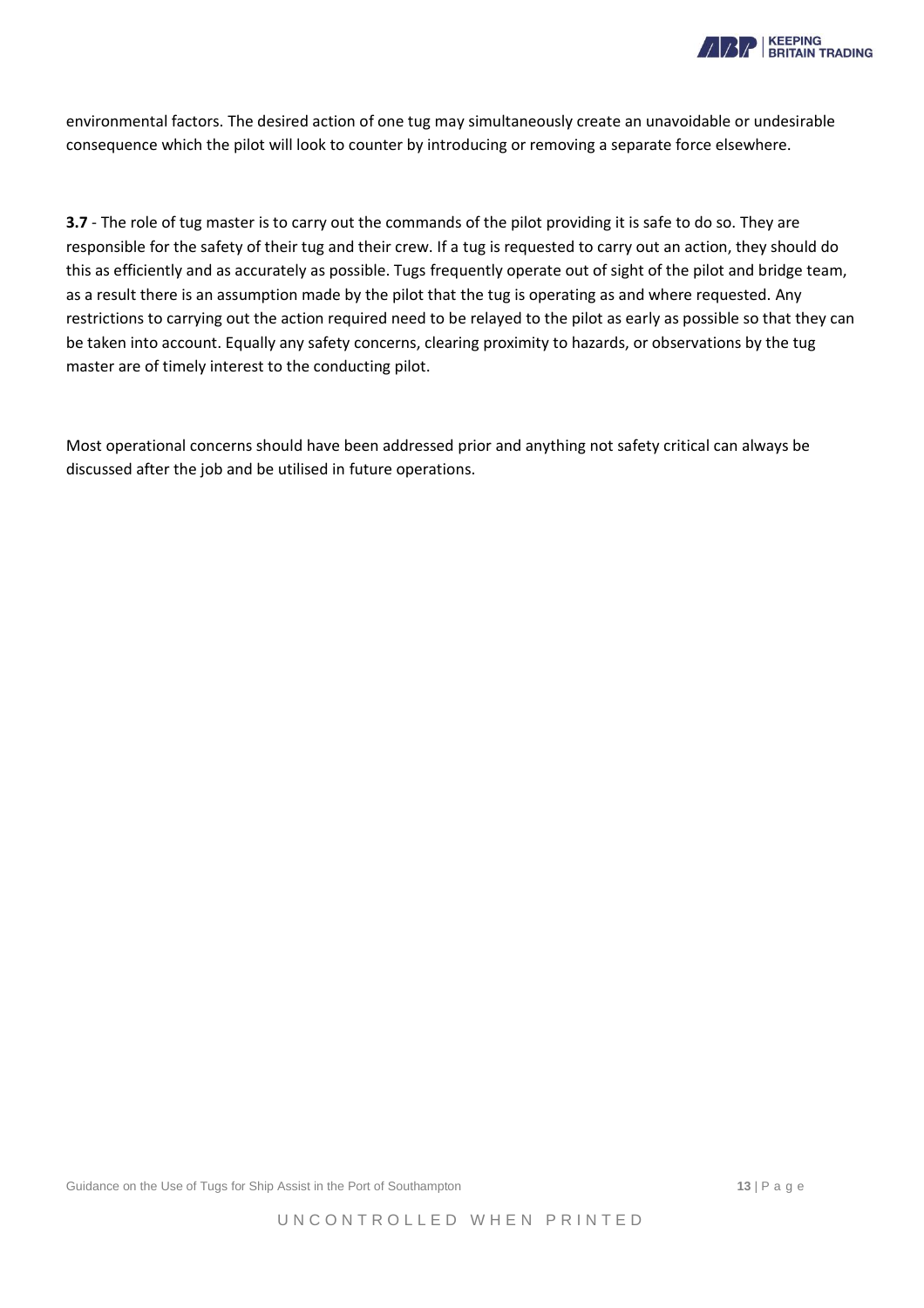

## <span id="page-13-0"></span>**Section 4 - Tow Line Connection**

### <span id="page-13-1"></span>**Speed and Heading Control**

**4.1** - The process of tow line connection can be a particularly vulnerable period for the tug as it operates in the different pressure zones around the ship. The faster the ship is moving, the more the interaction forces will affect the directional stability and relative positioning of the tug. Slower speeds offer more reaction time for the tug master to respond, particularly for any tug on the bow.

**4.2** - With the ships speed reduced appropriately and the ship's crew confirmed as standing by ready, the pilot can request the tug to "come in to make fast when you are ready/when it is safe to do so". It is the judgement of the tug master to assess when they can safely approach. If any adjustment of speed is required then the pilot should be informed as soon as possible.

**4.3** – Large alterations of ships heading during connection could significantly change the relative position of the tug to the ship, particularly for a centre lead forward tug. Sudden changes will leave the tug with less time to react, and more work to do to restore the relative running position. Small alterations of course and advanced warning can alleviate this.

### <span id="page-13-2"></span>**Using A Tug Centre Lead Aft**

**4.4** - In cases of a high dead slow speed or conditions of considerable leeway, the pilot may need the aft tug secured and "leaning back" or "giving weight right astern" sooner rather than later. This slows the ship down but also allows the ship to keep propulsion running and maintain directional steerage. This is referred to as "working against" the tug.

**4.5** - If this is a known case then the pilot should establish communication with the tugs as early as possible and make sure the aft tug is present early enough to get the speed under control for the manoeuvre or for making the forward tug fast safely.

#### **Tug Lines**

**4.6** - In Southampton all of the tugs use their own tow lines, most are synthetic fibre rope, but some smaller tugs use wires. They are to be passed to the ship by firstly receiving a suitable (legal) heaving line which will be connected to the tugs messenger line. The messenger line can then be mechanically hauled onboard the ship and used to heave the tow line onboard. Manual handling of messengers and tow lines is best avoided whenever possible, particularly when connecting in open water where there is movement in a seaway.

Guidance on the Use of Tugs for Ship Assist in the Port of Southampton **14 14 14 18 14 18 14 18 14 18 14 18 14 18 14 18 14 18 14 18 14 18 14 18 14 18 1 14 18 18 1**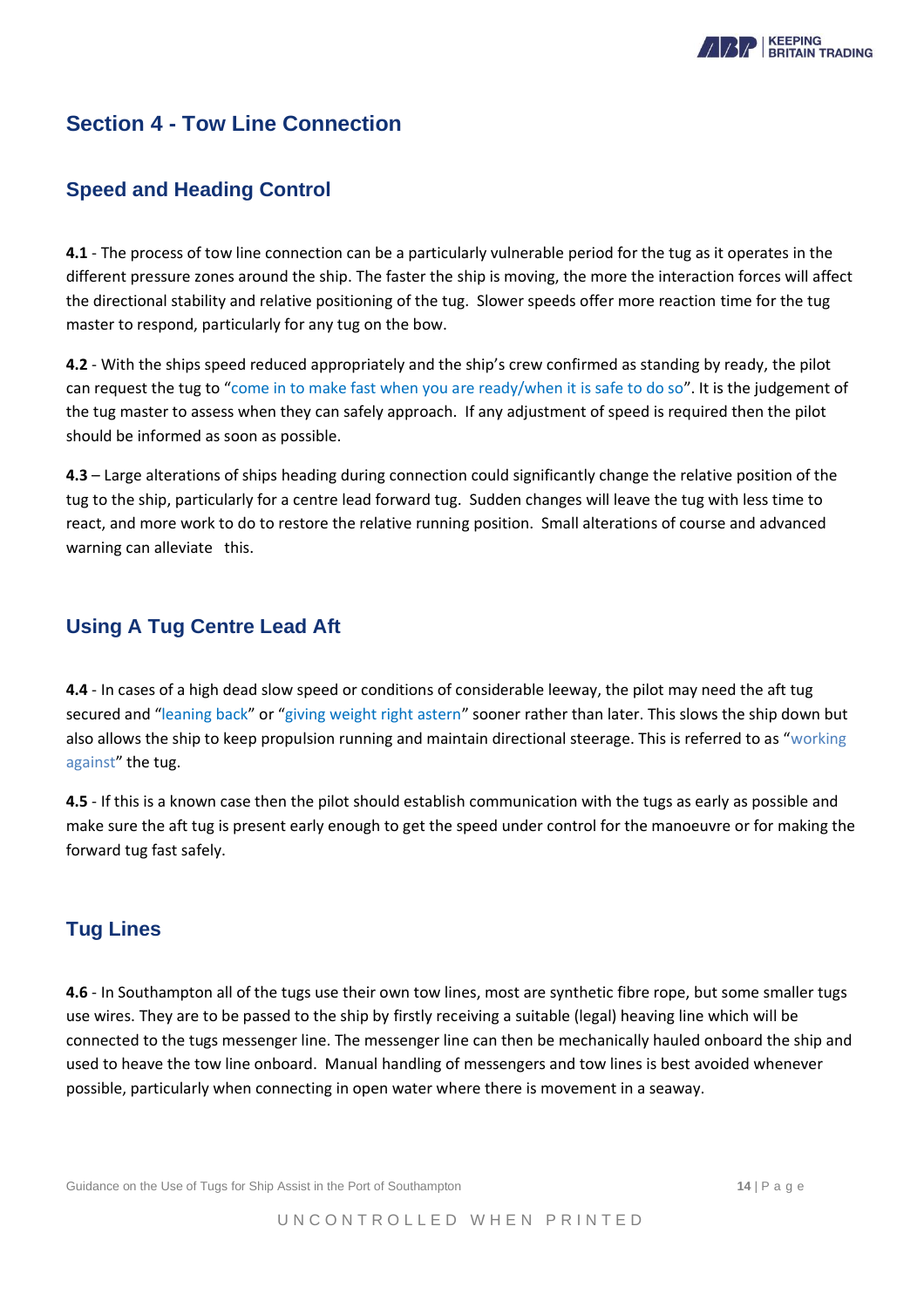

The towline should pass through a panama lead and be secured onto a tug strong point or suitable set of bollards. Roller leads and leads which are scarred by wires are to be avoided.

The pilot should be informed of the SWL of the bollards/fairleads and this should be relayed to the tug master. The best combination of fairlead and bollard is preferable, close to the vessel's side and in the most direct line between them.

A banksman must be in place at the vessel's rail with a clear view of the towline as it comes on board, as well as the crew on the deck of the tug.

**4.7** - The tug should avoid putting any weight on the line until they have been signalled by the deck crew that they are all fast - this is commonly signalled with crossed forearms. If they do not receive a visual indication from the deck then they are to contact the pilot immediately to obtain confirmation.

#### <span id="page-14-0"></span>**Emergencies**

**4.8** - If a tug has any control issues either during the connection process or whilst connected they can emergency release the tow line. For the larger tugs this results in the winch freewheeling until the towline runs out completely, for the smaller tugs they simply drop the line. This will mean the tow line is left in the water and may still be connected to the ship. Is it important that if control of the situation cannot be regained by the tug concerned then they should inform "all stations" of the hazard now in the water. If the line is still connected to the ship, they should recover it onboard and if possible not release it to the water. Some tugs have a secondary tow line and providing their operational integrity is not compromised they can attempt to use this and regain operational control.

#### <span id="page-14-1"></span>**Car Carriers**

**4.9** - Some car carriers have a pipe fairlead system on the transom where the towline is pulled onboard through a piped fairlead and secured safely up on the mooring deck. Whilst this fairlead system is effective at keeping the tugs tow line clear of the stern ramp and allowing for a greater lift angle, the reality is these pipes are heavily corroded internally, easily damaging synthetic tow lines. Understandably the tugs can be wholly reluctant to use them.

**4.10** - Other car carriers have external platforms with fairleads and bollards protruding out below the stern ramp, again designed to offer a lower securing point and circumvent the stern ramp limiting the lift angle. Unfortunately, these platforms and their bollards often lie below the freeboard of modern harbour tugs which means the tugs tow line runs downward over the tug bulwark. This is far from ideal for two reasons. Firstly, the tow line can be damaged from rubbing against the bulwark, and secondly the tow line can be lifted from the bollards during the operation. To make fast to these bollards they have to be at least level with the tugs staple.

Guidance on the Use of Tugs for Ship Assist in the Port of Southampton **15** and the Port of Southampton **15** and example **15** and example **15** and example **15** and example **15** and example **15** and example **15** and **15** an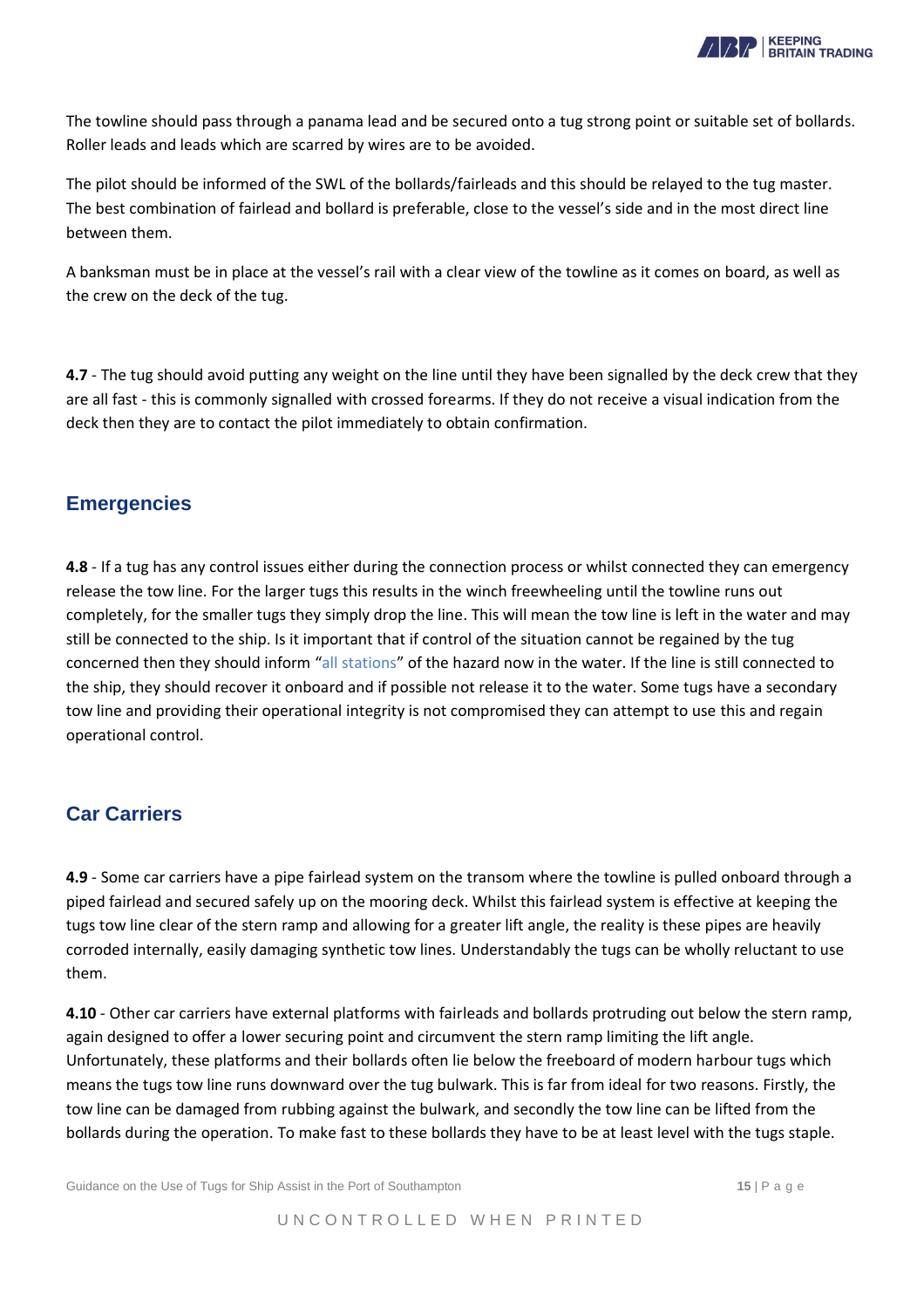

**4.11** - If it is not feasible to use these platform bollards and there is no other suitable fairlead on the transom then the tug may be able to make fast on the port quarter. From there, at low speeds, they could still be able to "lean back astern", although the weight applied will still be slightly to port of centre. Push/pull on the port quarter could be offered, but in both scenarios the tug will not be able to move around the stern to starboard due to the sharp transom corner edge. Alternatively a smaller (lesser freeboard) tug should be considered.

#### <span id="page-15-0"></span>**Safe Working Loads**

**4.12** - If the SWL of the bollards is less than the maximum bollard pull of the tug then best practice is for the pilot to ensure he does not ask the tug for more that this SWL. For example, if the SWL of the ships bollards is 30t and the tug can pull up to 65t, the pilot would not request more than "half" power. In any case the tug master can limit the applied power to that of the securing SWL and advise the pilot accordingly.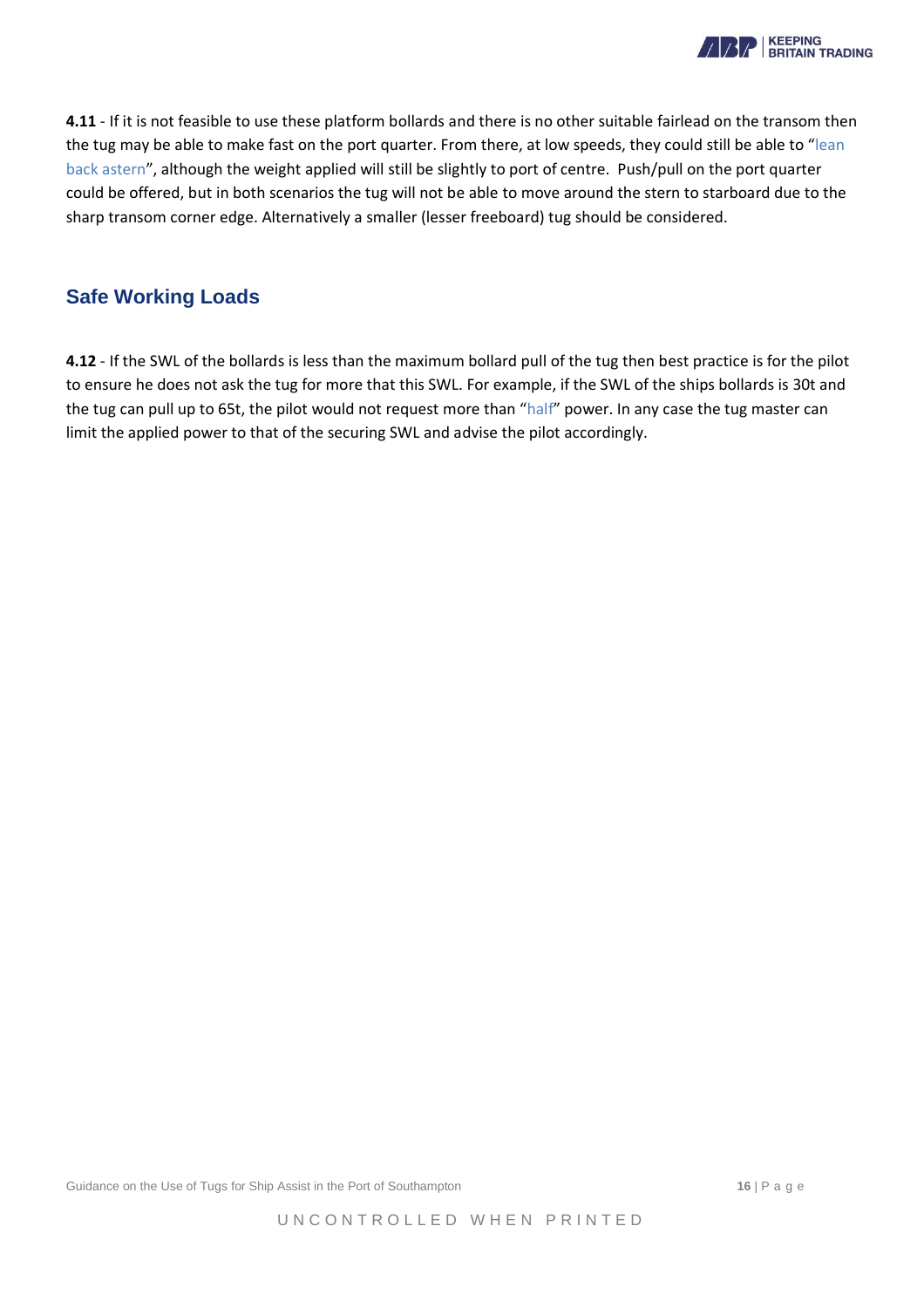

## <span id="page-16-0"></span>**Section 5 - Tow Line Length**

**5.1** – Tow line length is an important part of the tug set up, not least when it is fixed. The tug master will normally use their judgment and decide the length of line they wish to use based on the scope of the operation, the freeboard of the ship and the length of line available. Any requests or alterations to their choice should be made during the briefing before the operation begins.

#### <span id="page-16-1"></span>**Long or Short**

**5.2** - A longer tow line can be more effective when delivering lift, and may give the tug more freedom of movement. Ultimately, tow line length may be limited by the operational space in which the tug has to manoeuvre and the overall length of line on the winch drum.

**5.3** - A shorter tow line makes for shorter transitions during a reposition, and may offer quicker response times. It will however place the tug closer to the ships propeller wash, flat hull surfaces and pressure zones. A tug working with a high freeboard ship will result in a steep tow line angle.

#### <span id="page-16-2"></span>**Tow Line Angle, Cavitation and Coanda Effect**

**5.4** - With a longer tow line, there is more space for the tug wash to disperse, before it pushes adversely onto the ship's hull in a direction opposite to that of the lift force. Returning tug wash will disturb the water in which the tug is attempting to grip, resulting in cavitation and reduced efficiency.



Guidance on the Use of Tugs for Ship Assist in the Port of Southampton **17** and the Port of Southampton **17** and the Port of Southampton **17** and the Port of Southampton **17** and the Port of Southampton **17** and the Port o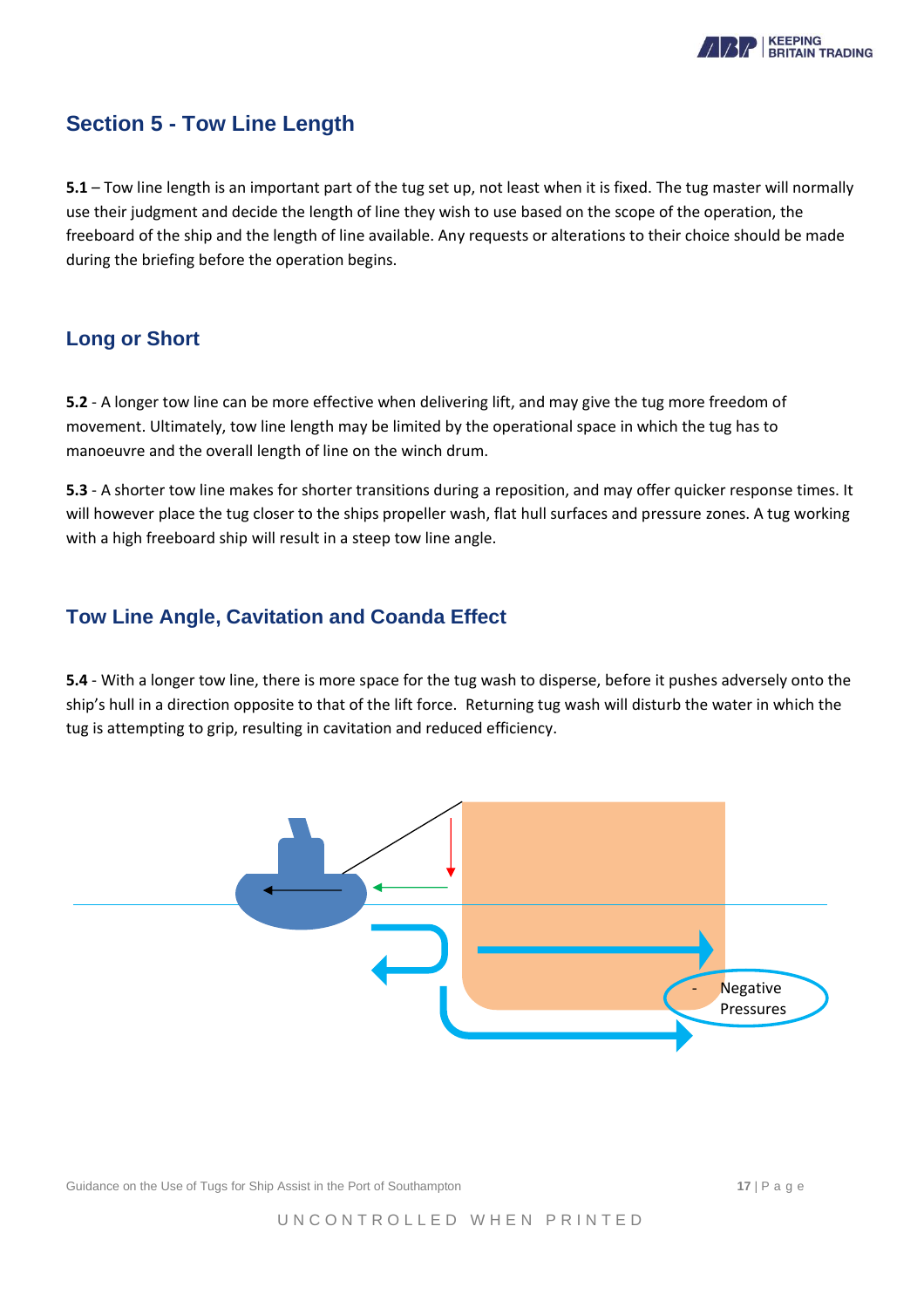

**5.5** - In the first image the tow line angle is steep and 50% of the tugs force is lifting horizontally and 50% is a vertical component.

In the second image by lengthening the tow line 75% of the tugs force in now lifting and only 25% is that vertical component.



**5.6** - If the ship has a small UKC, and/or the tug is near the bow or the stern, some of the water can be forced below the vessel or around its extremities. This coanda effect creates negative pressures below and on the far side of the ship. These pressure drops will oppose the tugs pulling force and in some cases they will even balance out. Often the result is for the pilot to request more power which only increases the flow of water and in turn increases the negative pressures and the adverse effects on the tugs pulling ability.

The combination of these effects can result in a substantial reduction of effective bollard pull. This can be well highlighted by an aft push/pull tug requiring a much greater power setting than a shoulder push/pull tug to achieve a parallel bodily lift of a deep draught vessel with minimal UKC (notwithstanding the effect of trim, any headway/sternway, tide and/or windage).

## <span id="page-17-0"></span>**Working A Tug Right Astern**

**5.7** - A longer line on a tug secured centre lead aft and working right astern can be beneficial. With a longer line the tug can remain clear of the wash and therefore maintain control more effectively. If they do sway and move either side of "right astern" the longer line length reduces the angle at the ship and therefore reduces the undesired impact of the tug being out of position. This can prove particularly useful during the dry dock job where the ship is working against the tug and a sway from the stern tug can easily pull the stern of the ship towards either side of the dock.

#### <span id="page-17-1"></span>**Changing Line Length Mid Operation**

Guidance on the Use of Tugs for Ship Assist in the Port of Southampton **18** | P a g e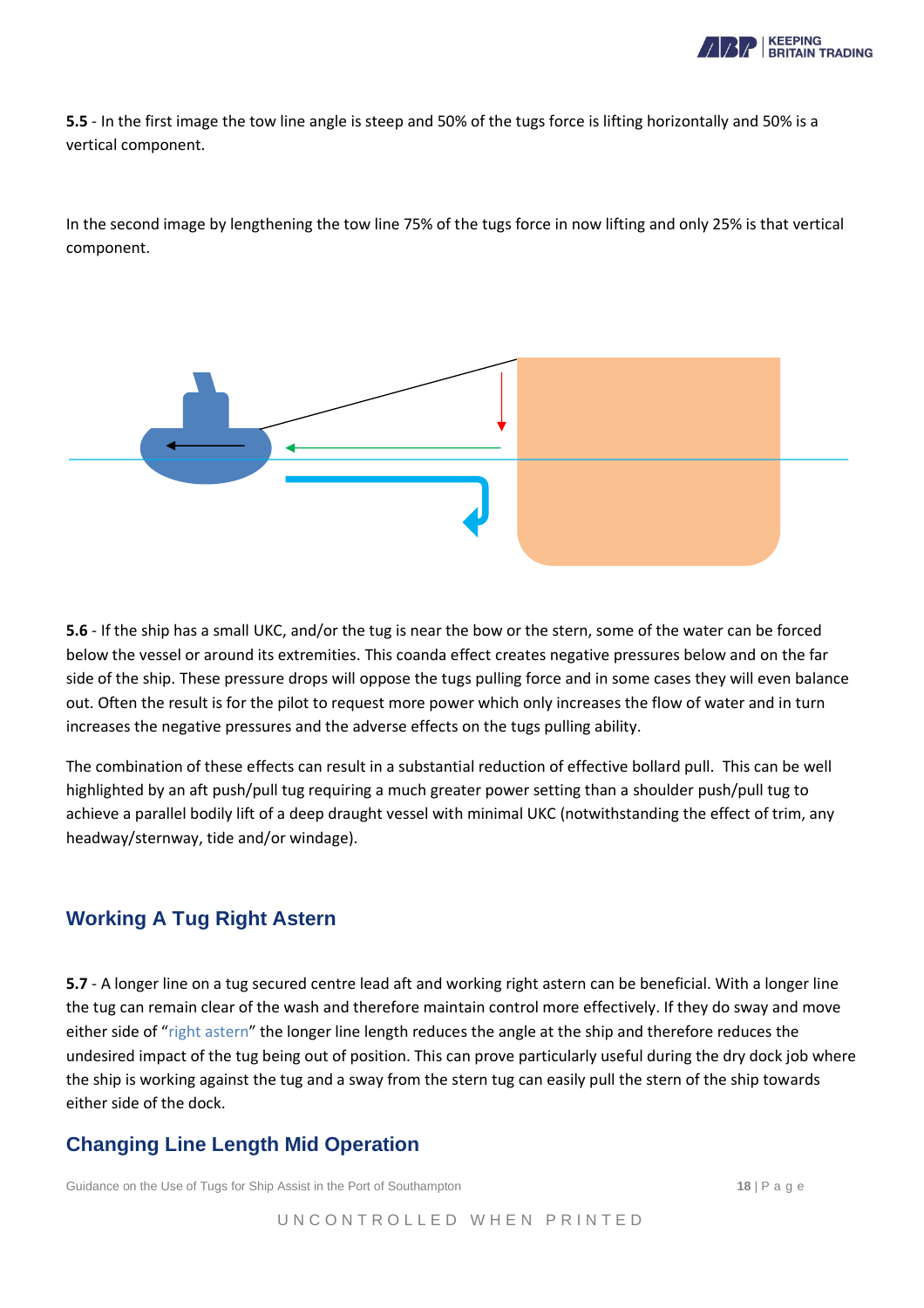

**5.7** - During some ship manoeuvres the tug will routinely adjust the line length to suit each stage of the operation. For example, a centre lead aft tug may initially offer braking forces on a longer line when there is active propeller wash from the ship and subsequently shorten when coming around to offer a lift. Breaking the inertia of a stationary vessel may require a longer line length before shortening to a length ready for transitioning in a reposition. A deep draught ship with minimum UKC may require a longer length to allow room to disperse tug wash.

**5.8** - "Shortening up" and "stretching out" will inevitably take a few moments and good planning by the pilot and tug master ensures that this time allowance is not critical or unduly rushed. Once in position, "standing by ready" from the tug master indicates the tug has completed that move and is ready to apply the next force.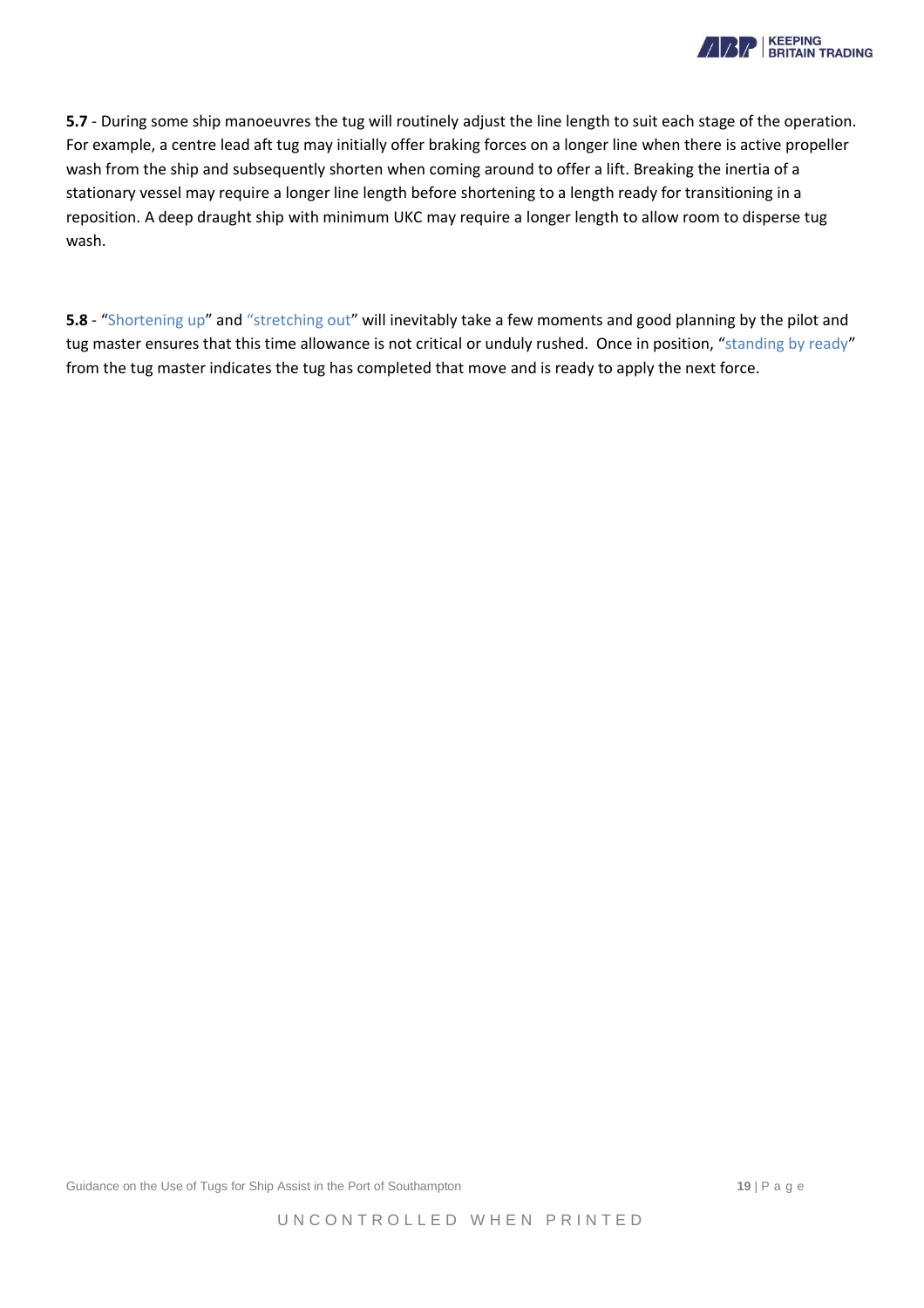

## <span id="page-19-0"></span>**Section 6 - Tug Power**

**6.1** - In Southampton power increments are generally requested in fractions of the tugs maximum bollard pull. The levels of power commonly used are:

| "Full"                                  | 100% Power                                                                                                                |
|-----------------------------------------|---------------------------------------------------------------------------------------------------------------------------|
| "Three Quarters"                        | 75% Power                                                                                                                 |
| "Two Thirds"                            | 66% Power                                                                                                                 |
| "Half"                                  | 50% Power                                                                                                                 |
| "One Third"                             | 33% Power                                                                                                                 |
| "One Quarter"                           | 25% Power                                                                                                                 |
| "Minimum" or "Easy" or "Tight Line"     | Line is just tight visibly or gear is simply just engaged<br>when leaning on for a push.                                  |
| "No Weight" or "All Stop" or "All Easy" | Line is visibly slack (not in the water) or tug is holding<br>position/barely touching the ship side ready for a<br>push. |

**6.2** - Depending on the role of the tug the power request is prefixed with either "lift" for pulling or "push" for pushing. For example:

"On the (tugs name) lift full" or "On the (tugs name) push half"

#### <span id="page-19-1"></span>**Reduction in Remaining Power**

**6.3** - As well as using propulsion power to deliver the requested tow line load, a further degree of power may be required just to hold the tug at the same relative position and angle to the ship. The more headway, or the more tide and/or wind, the more power needed to achieve that hold.

#### <span id="page-19-2"></span>**Small Adjustments**

**6.4** - At certain stages of the operation, mainly as the ship closes the berth the pilot may wish to adjust the power of the tug in smaller increments. The pilot may ask the tug master for either "a little more" or "a little less" power, at this stage they are looking for finesse and it's important that the tug master makes the changes carefully and smoothly. The pilot will be watching for the reaction in the ships movement and if required they will request further adjustments until the desired outcome is achieved.

Guidance on the Use of Tugs for Ship Assist in the Port of Southampton **20** | P a g e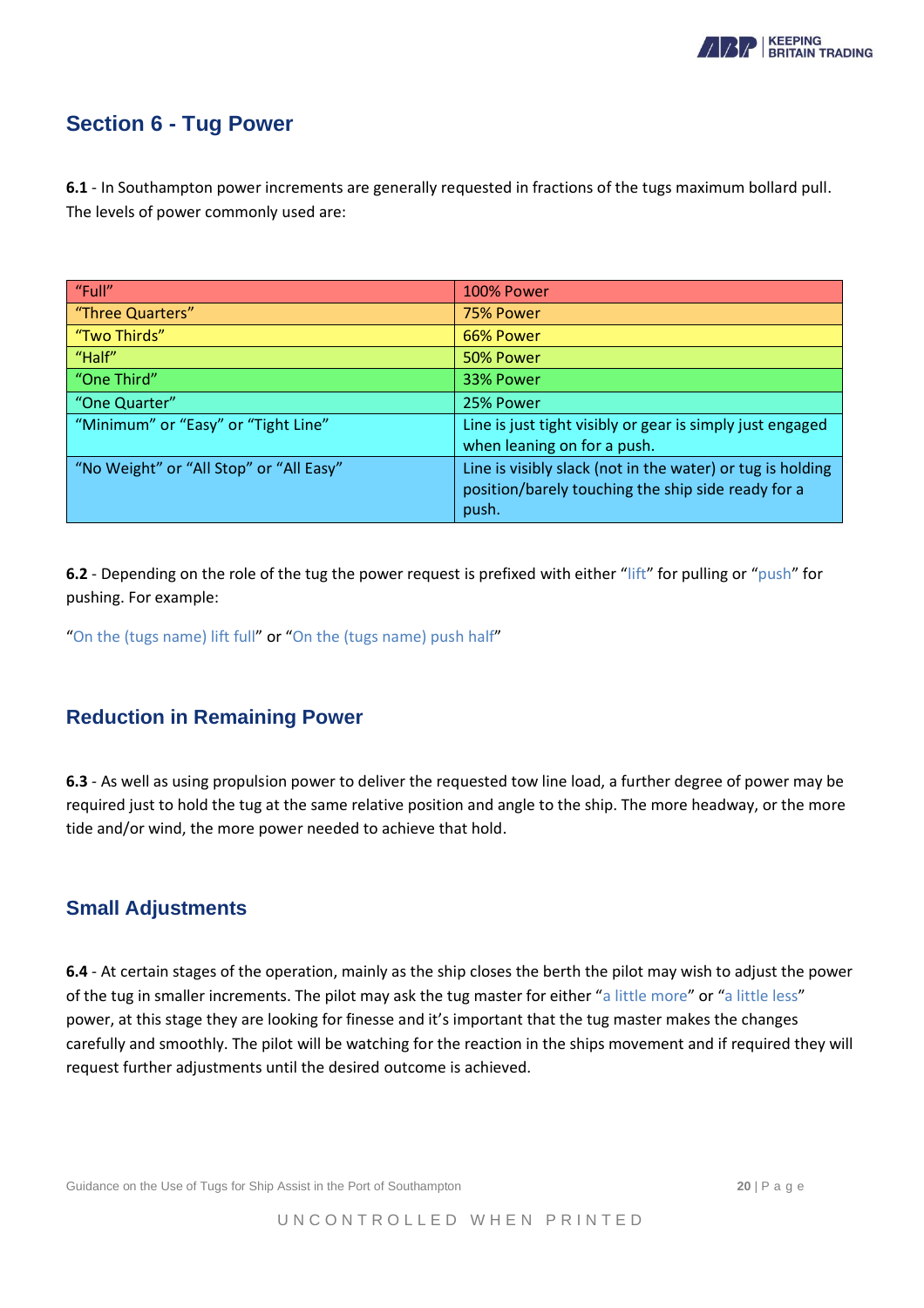

## <span id="page-20-0"></span>**Section 7 - Tug Positions**

#### <span id="page-20-1"></span>**The Arc of Free Movement**

**7.1** - Once a tug is secured to a ship it is limited in its moveable range. Normally a line from any fairlead will theoretically allow up to 170 degrees of arc movement for a stationary vessel, reducing significantly as the speed of the vessel increases. The tug master will monitor the fairlead angle and seek to keep the tow line protected whilst effectively and safely carrying out the pilots request.

#### <span id="page-20-2"></span>**Pulling Towards the Berth**

**7.2** – As the ship approaches a berth the range of movement of a tug secured centre lead forward or aft is increasingly restricted on the berth side of the ship. The tug can lift towards the berth, particularly early on in the approach when room is more abundant. However, as the ship closes the berth the tug will have to reduce their angle moving away from the beam and this will increase the head or sternway of ship.

**7.3** – A tug working on the berth side of the vessel has less options of escape, be that for example in the event of a tow line parting where the tug has energy towards the quay, or a tug mechanical failure where the vessel is closing the quay. An alternative option is to make the tug fast on the opposite shoulder (push/pull).

### <span id="page-20-3"></span>**Tow Line Hazards**

**7.4** - The aim for the tug master is to keep the tow line clear of snags, clear of the water and clear of sharp edges. At the bow the tug master will be watching for the anchors and their housing. At the stern they will be cautious of sharper edges on the extremities of the transom. One main concern that limits the range of tug movement is the stern/quarter ramp on car carriers. Often these ramps protrude from the stern and present sharp edges that could easily cause damage to the tow line. This limits the tugs to approximately 45 degrees of movement on the stbd quarter. Lifting at 45 degrees will result in not insignificant sternway on the ship. Sometimes, if available fairleads and bollards are present the tug master may request to make fast over towards the port side of the transom. This will allow a slightly increased angle of free movement out onto the "stbd quarter".

#### <span id="page-20-4"></span>**Pushing Limitations**

**7.5** - Pushing tugs are limited by the amount of suitably safe flat side on the ship. Most ships are marked with suitable tug pushing points avoiding shell doors and other weak spots that should be clearly marked 'No Tugs'.

Guidance on the Use of Tugs for Ship Assist in the Port of Southampton **21** | P a g e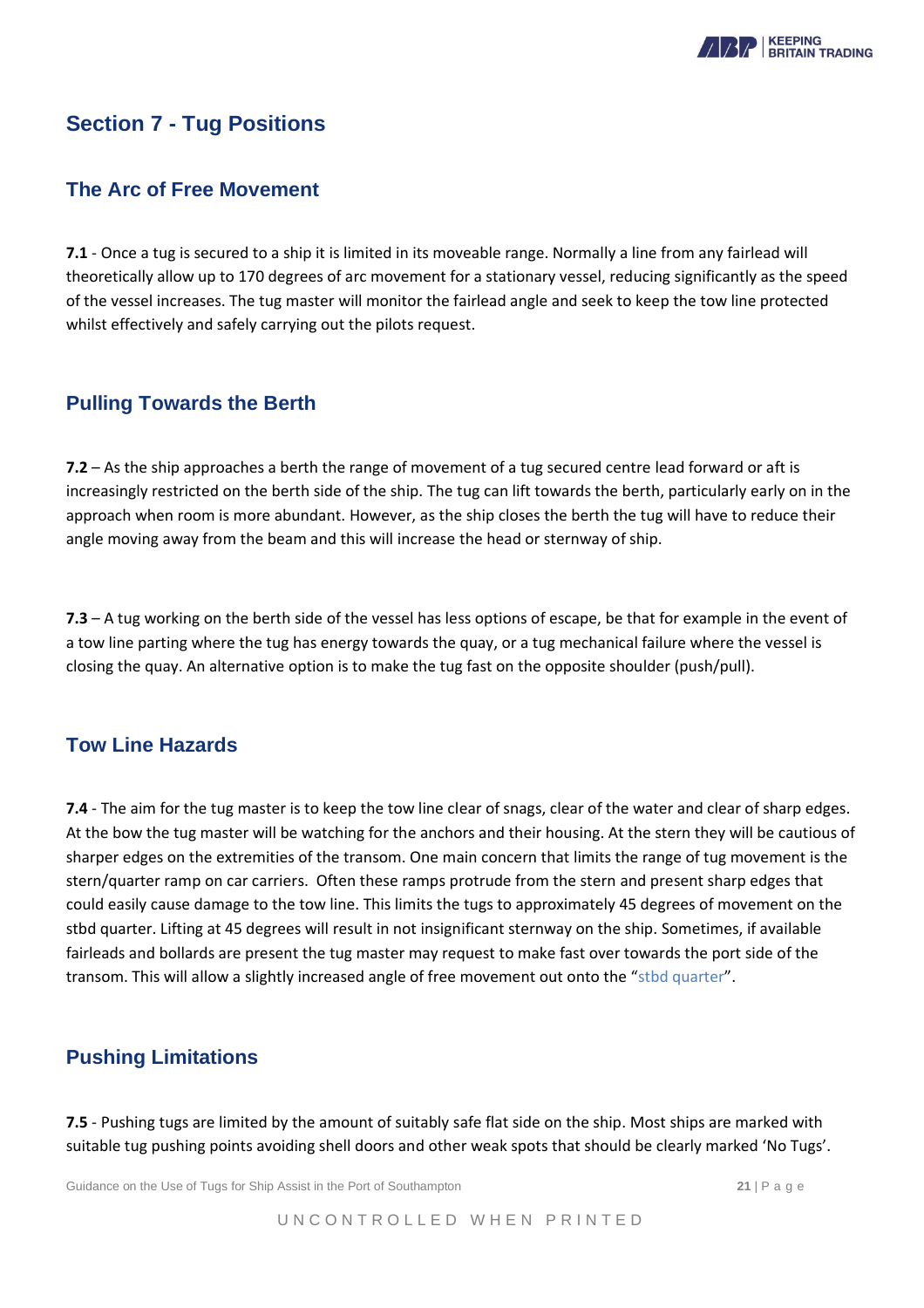

### <span id="page-21-0"></span>**Push/Pull**

**7.6** - If the tug is in a push/pull situation they will be limited by the length of line and any required adjustments to said length. The pilot must allow enough time not only to move the tug along the ships side but also for the tug to transition to and from a push or pull position.

The tug can be requested to be "out ready for a lift" or to "come back alongside ready for a push". At the final stages of a manoeuvre if the required force is small and the tug tow line angle to the ship is shallow, the pilot may request the push/pull tug to "lift from alongside" or "short lift". It is best to confirm this is ok with the tug master early on and if it's not then the pilot will have to allow time for the tug to lengthen out before load weight can be applied.

Sometimes when a tug is operating pull/push aft, due to the shape of a ship's counter particularly in ballast or part loaded, operating alongside push/pull may only be possible if the tug re-orientates itself and runs ahead of the fairlead instead of astern of the fairlead. This is to ensure the tugs structure remains clear of the counter, and has flat side of the ship available to lie alongside and later push square. The tug Master should advise the pilot of this. Push/pull will still be achieved, but the aft tug will not be able to "lay back". If the pilot requires a lay back for the maneuver, this should be communicated in the pilot/master briefing. Instead the forward tug could be used to lay back, or a centre lead aft stern tug position should be considered.

## <span id="page-21-1"></span>**Laying Back**

**7.7** – A shoulder tug which is made fast push/pull and lying alongside the ship's hull will often be able to 'lay back alongside' and in doing so exercise a braking force. This will not generate the same braking force as a stern tug, but could be sufficiently useful in the absence of a stern tug, or even in addition to a stern tug braking.

An aft maindeck push/pull tug may also be able to lay back alongside in the same fashion, assuming the tug is orientated appropriately i.e astern of the fairlead, and there is enough flat hull to lie alongside i.e. working with a stern hull form which is not excessively countered.

A push/pull tug laying back alongside will not necessarily create a turning moment on the ship, but any such moment could be countered with the ships engine and rudder or used to advantage.

#### <span id="page-21-2"></span>**Tug Vectoring**

**7.8** - Pushing tugs can also be used to alter the ships position in a longitudinal manner whilst close to or alongside the berth. The tug can be requested to "vector" ahead or astern. The tug will be angled in way that it applies the pushing force in the desired longitudinal direction as well as pushing the ship alongside. This is very effective and can negate the need for kicks on the ships engine. However, it is not recommended with movable fenders such as tyre fenders, yokohama fenders, pole fenders or poor condition fixed fenders.

Guidance on the Use of Tugs for Ship Assist in the Port of Southampton **22 22** | P a g e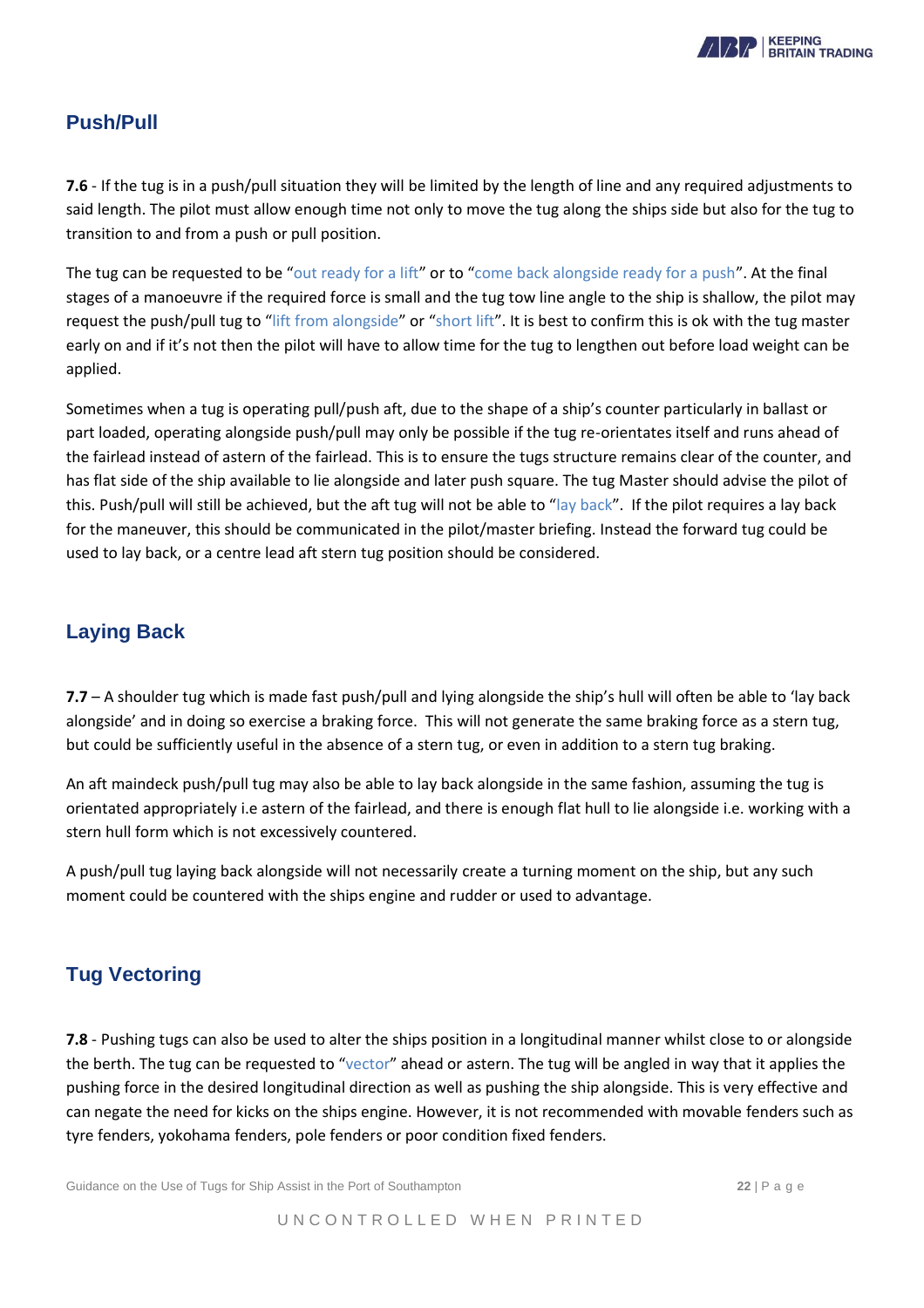

## <span id="page-22-0"></span>**Good Practices**

**7.8** - It is good practice for the pilot to prepare the tug for its next command particularly if it means changing position or tow line length. This can be achieved by asking the tug master to "stand by". For example:

<span id="page-22-1"></span>"On the (tugs name), stand by for a lift" Or "On the (tugs name), stand by to let go"

Guidance on the Use of Tugs for Ship Assist in the Port of Southampton **23** | P a g e

UNCONTROLLED WHEN PRINTED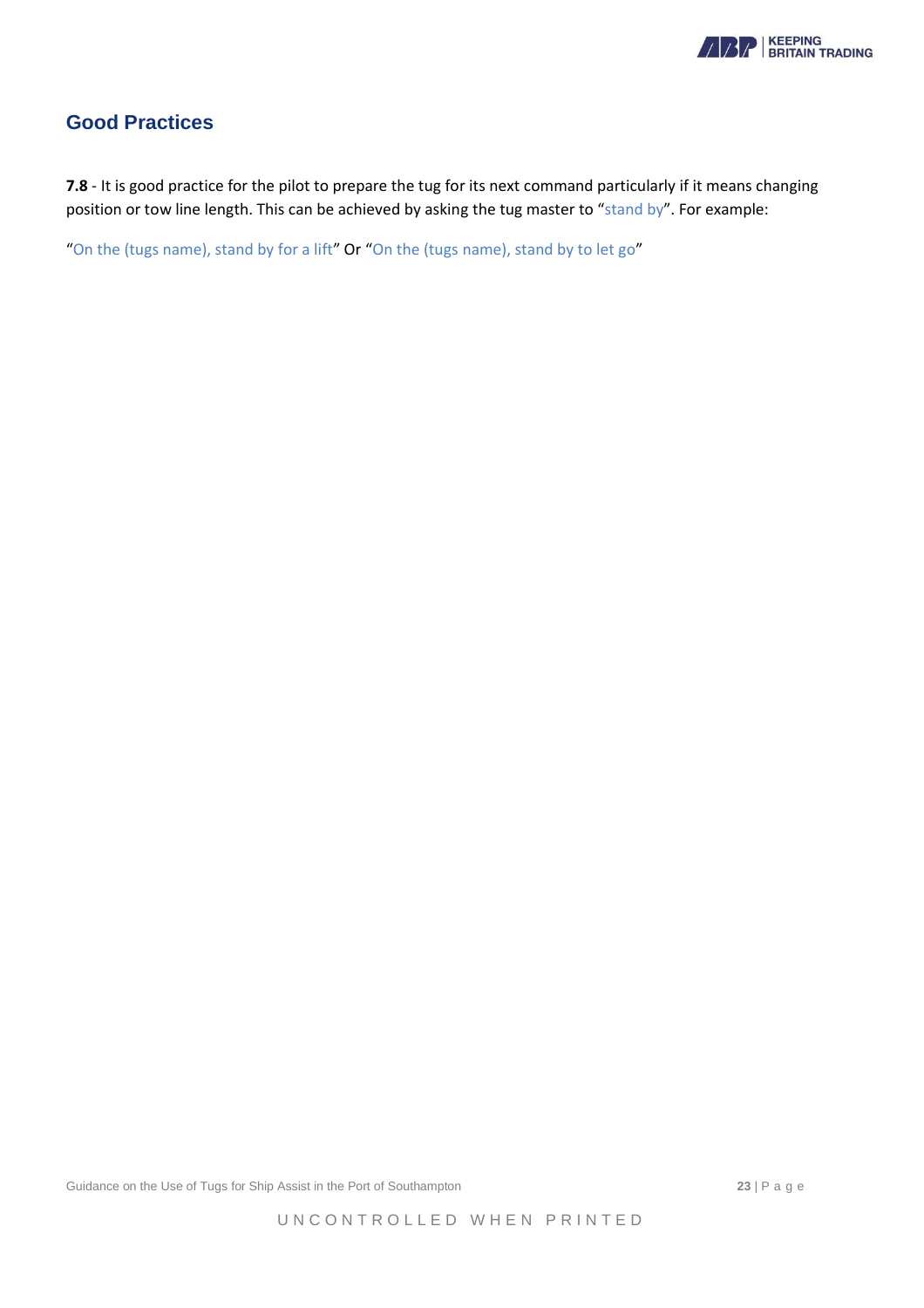

## **Tug Positions**

**7.9** - Below is a series of diagrams showing various tug positions and phrases used for communication:

Black text within the ships outline indicates where the tug is made fast.

Blue text next to the tug indicates its position.



Guidance on the Use of Tugs for Ship Assist in the Port of Southampton **24** | P a g e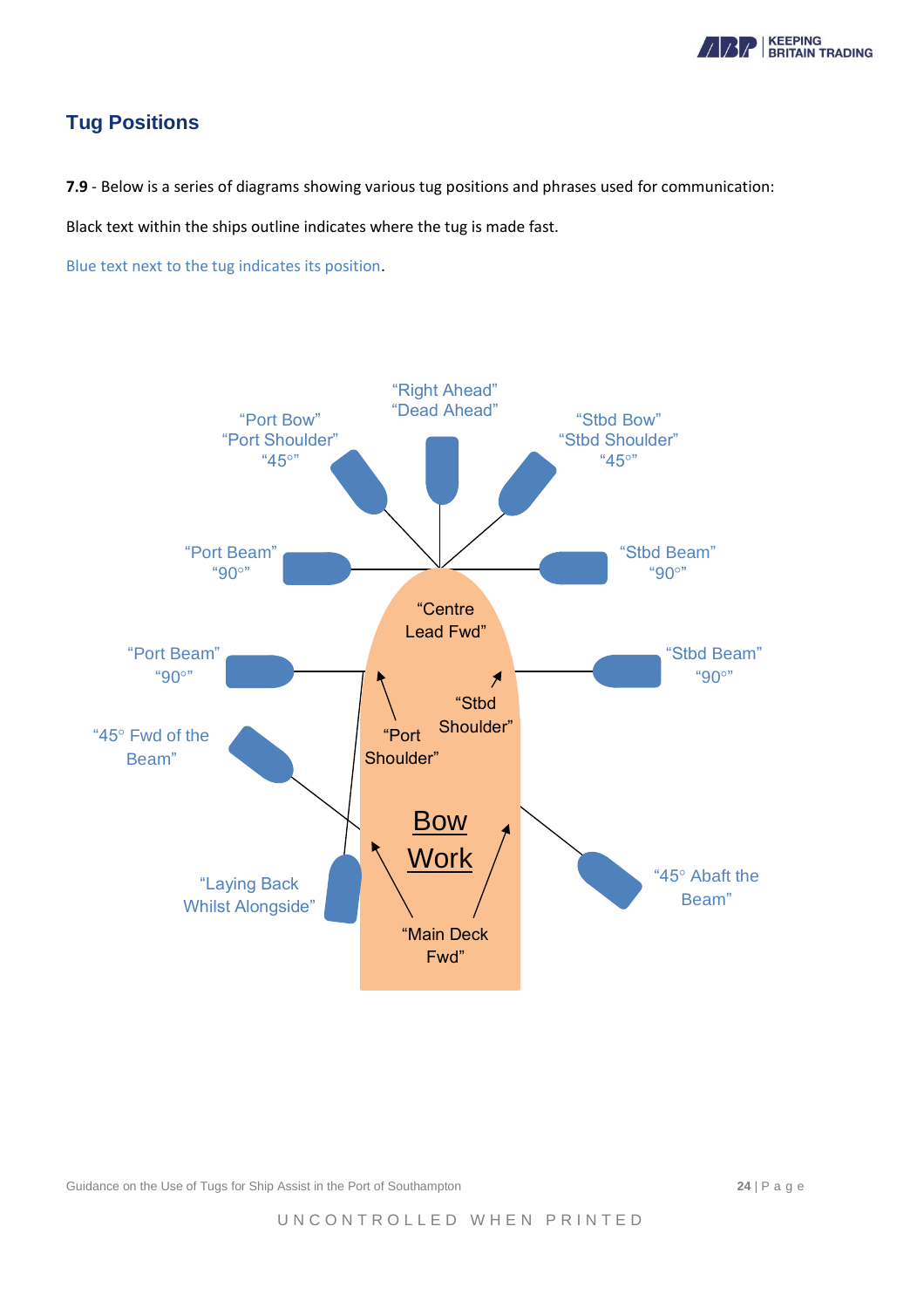



Guidance on the Use of Tugs for Ship Assist in the Port of Southampton **25** | P a g e

UNCONTROLLED WHEN PRINTED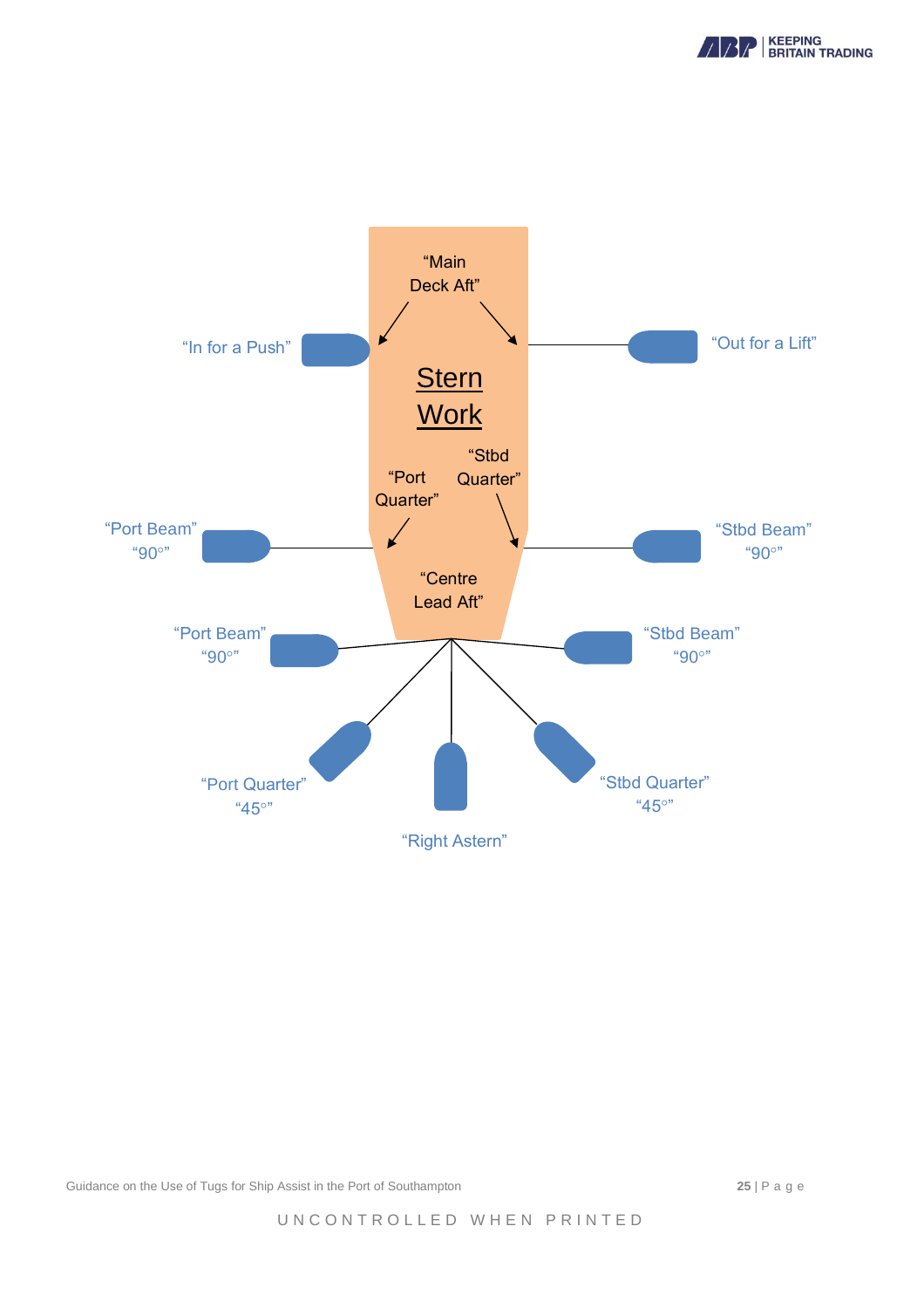



<span id="page-25-0"></span>\*\*\* A tug that is made fast centre lead aft may be able to shorten their line and push on the very corner of the transom if there is sufficient clear flat hull to take the tugs fender. Any counter shaped stern though will rule this out. From there the tug is also ready for a lift once the line is re-lengthened. This could be considered where space is constrained at the vicinity of the quayside.

Guidance on the Use of Tugs for Ship Assist in the Port of Southampton **26** | P a g e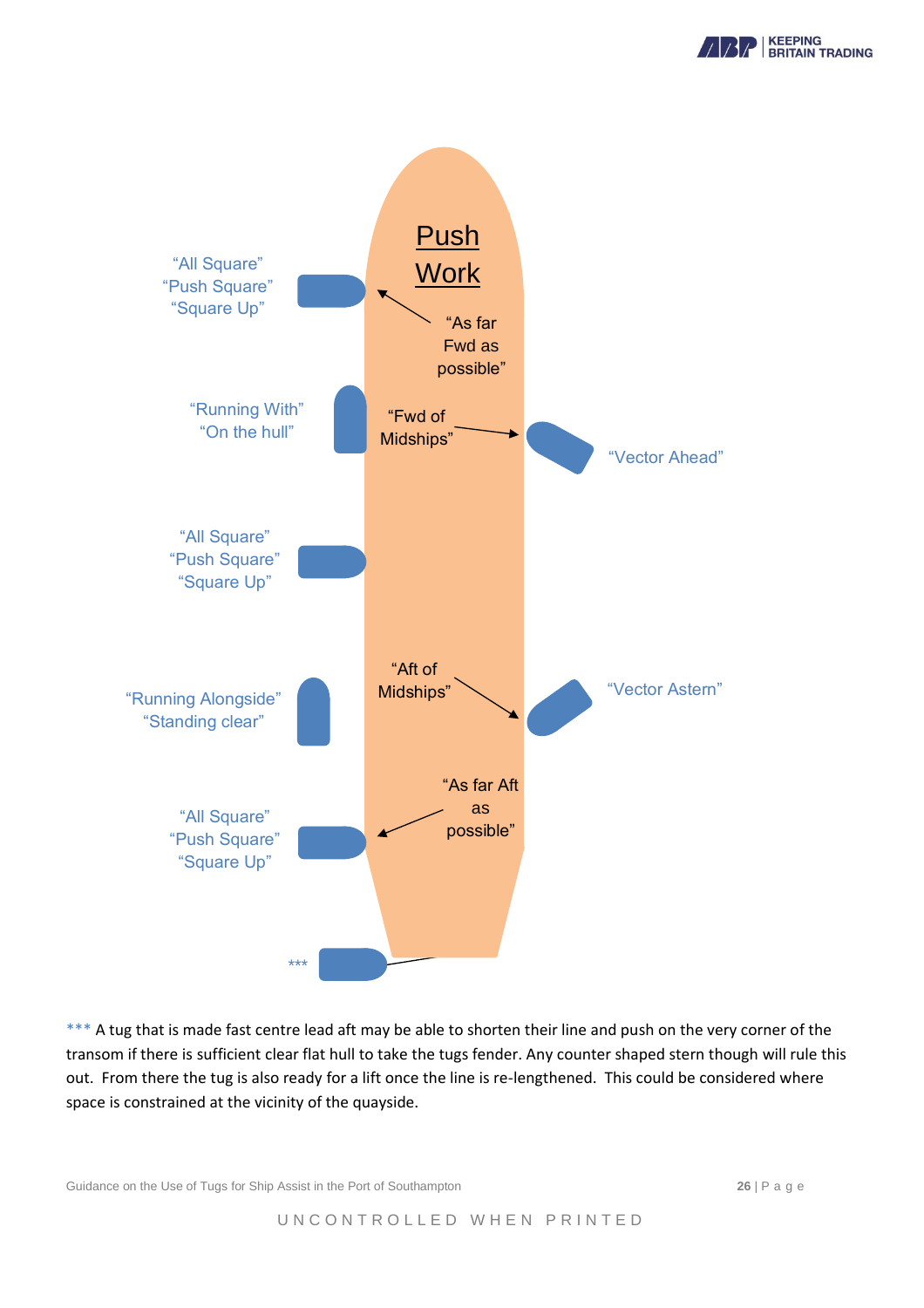

## **Fine Tuning**

**7.10** - Tugs on a tow line can be asked to adjust position beyond what's shown above by requesting the following:

"Favour the bow" – The tug should move towards the bow incrementally.

"Favour the beam" – The tug should move towards the beam incrementally.

"Favour the stern" – The tug should move towards the stern incrementally.

A suitable increment would be considered an adjustment of approximately 20 degrees of angle. After each movement the pilot will watch for the effect on the manoeuvre and if required request further changes.

A pilot could also request the tug to pull in the direction of a landmark or "up the middle" of a channel. This is perhaps more useful with smaller tugs who are looking out forwards from their wheelhouse, rather than with larger tractor tugs where the tug master is facing the tow line/ship and the landmark is physically behind them.

**7.11** - Pushing tugs can be asked to adjust position beyond what's shown above by requesting them to "Move towards the Bow" or "Move towards the Stern". It often works well to give visual targets for the tugs. For example:

"Just forward of the accommodation"

"In line with the aft deck crane"

"Below the funnel"

Pushing tugs will of course still be limited by the flare of the stern, the flare of the bow and "No Tug" marked weak spots.

## <span id="page-26-0"></span>**Minor Compromises**

**7.12** - When a tug is asked to "run with the ship, on the hull", such that a contact push is more immediately delivered if required, the presence of the tug resting alongside may unintentionally influence the assisted vessel. The degree of this influence will depend on the tugs position relative to the ships length i.e. pivot point, the speed and size of the ship, and the degree of leaning on contact made by the tug. A tug could be asked to "run (close) alongside but clear" to remove this influence altogether.

Requesting tugs to "square up and be ready to push" with a higher water speed is often not achievable. As the tugs turns in towards the ship a pushing force will be created due to the deflection of water flow around the tugs hull. It may be beneficial to not instruct the tugs to square up until the speed has reduced or until the pilot is at least ready for that pushing force.

Guidance on the Use of Tugs for Ship Assist in the Port of Southampton **27** | P a g e